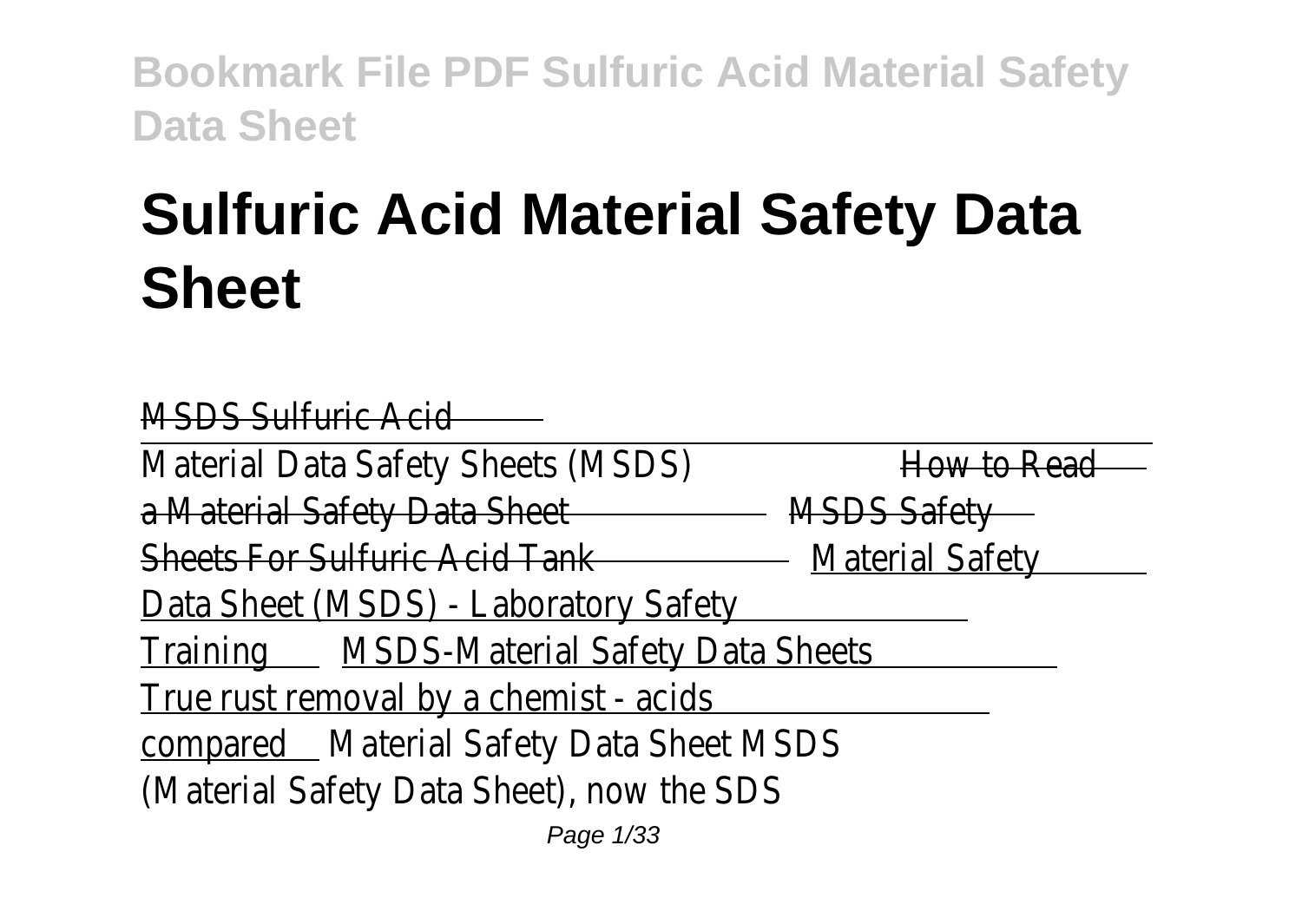IC#13 Safe handling of sulfuric acid Material Safety Data Sheets and Chemical Label Requirements How to create an MSDS book Flesh-Eating Hydrofluoric Acid - Periodic Table of Videos - How a Laser Works Unloading sulfuric acid - Hazardous Substances Safety -The Fundamentals - Solvents, Chemicals, Fuels, Fire and Explosion Pouring 98% sulfuric acid into 32% hydrochloric acid + dye mix Safety Data Sheets Understanding a Safety Data Sheet (SDS) What Keeps Nuclear Weapons from Proliferating: The hardest step in making a nuclear bomb - What is MSDS or Material Safety Data Sheet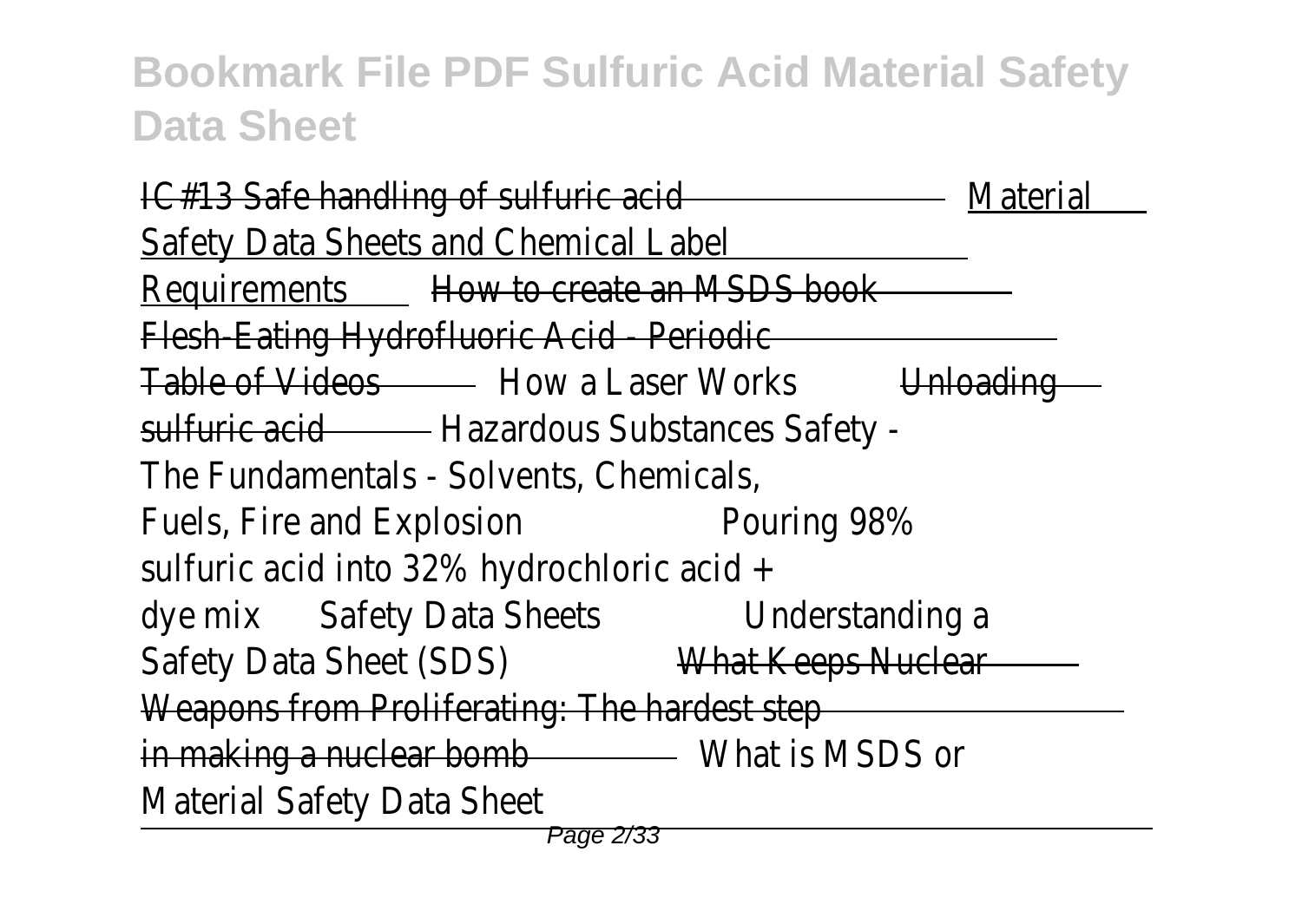Chemical Unloading Basics Training King Corn (Full Documentary) ? Sulfuric Acid Safety - Industrial Chemistry | Chemistry-<br>
How a leadacid battery works

Material Data Safety Sheets (MSDS) esp [Hindi] MSDS #1 Material Safety Data Sheet #1 Section

1 to 4 Sulfuric and Hydrochloric Acid Safety

Training Video Safety Data Sheet (SDS) -

Video 2 How to create a MSDS (Material safety

Data Sheet) to sell beauty products or

Amazon. Sulfuric Acid Material Safety Data

sulfuric acid mists. IARC and the ACGIH have

concluded there is sufficient evidence that

occupational exposure to strong inorganic Page 3/33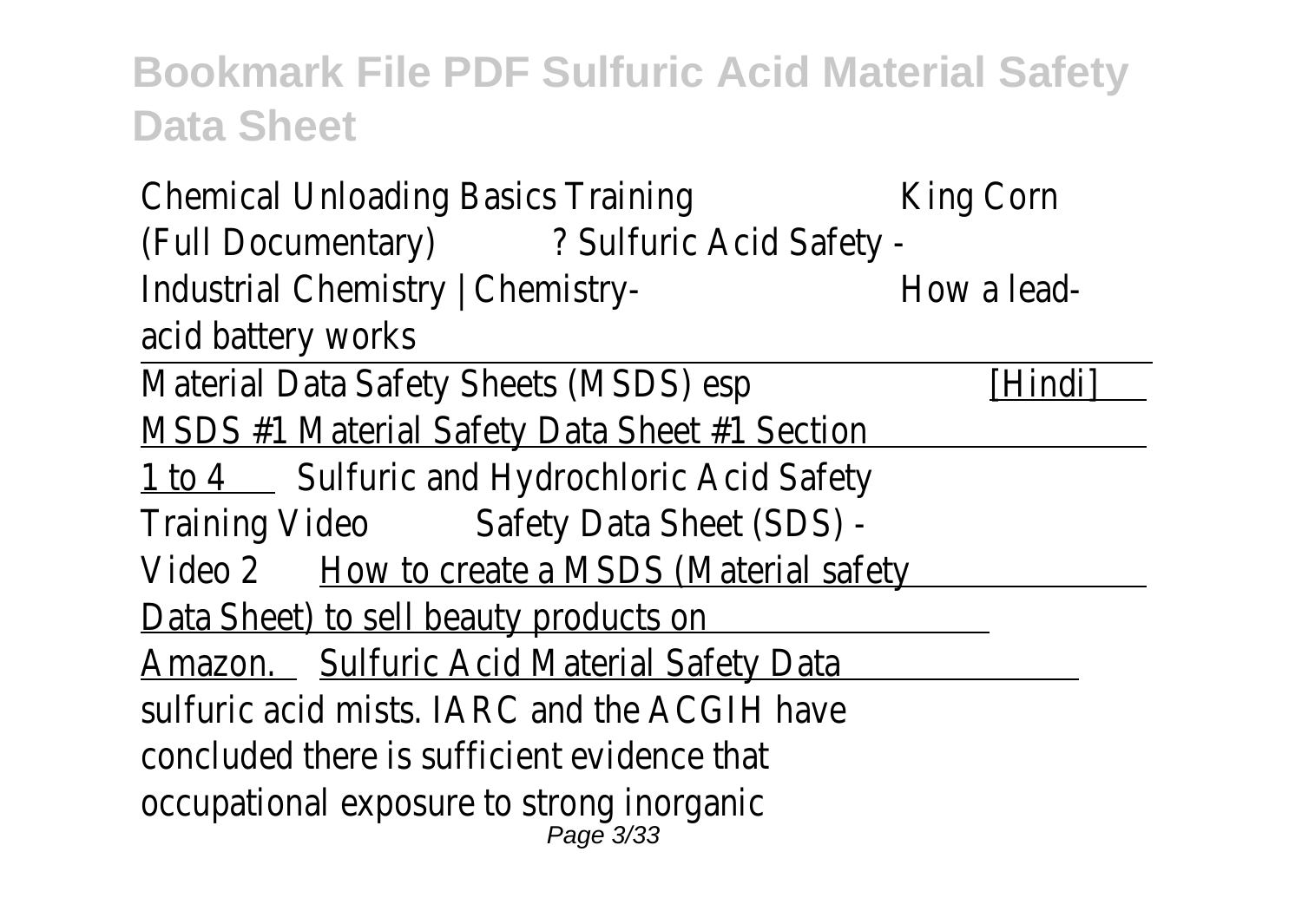acid mists containing sulfuric acid is carcinogenic or potentially carcinogenic to humans. Acute: Skin/Eye: Splashes can cause severe eye burns and may cause irreversible eye injury and possible blindness. Skin contact

#### SULFURIC ACID MATERIAL SAFETY DATA SHEET

Material Safety Data Sheet Sulfuric acid MSDS Section 1: Chemical Product and Company Identification Product Name: Sulfuric acid Catalog Codes: SLS2539, SLS1741, SLS3166, SLS2371, SLS3793 CAS#: 7664-93-9 RTECS: WS5600000 TSCA: TSCA 8(b) inventory: Sulfuric Page 4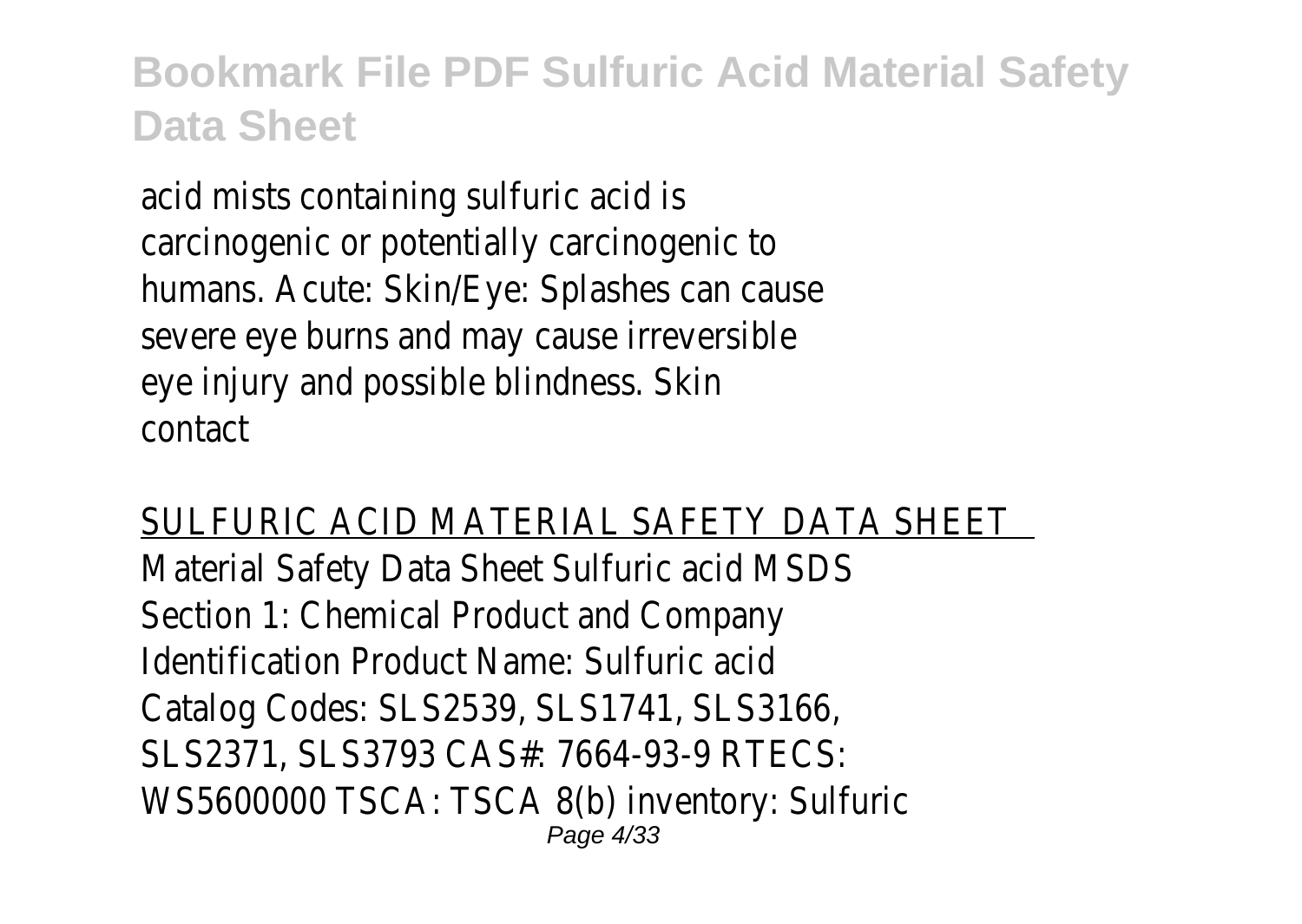acid CI#: Not applicable. Synonym: Oil of Vitriol; Sulfuric Acid Chemical Name: Hydrogen ...

Material Safety Data Sheet

Workers chronically exposed to sulfuric acid mists may show various lesions of the skin, tracheobronchitis, stomatitis, conjunctivitis, or gastritis. Occupational exposure to strong inorganic acid mists containing sulfuric acid is carcinogenic to humans. Section 4 - First Aid Measures

Material Safety Data Sheet - Fisher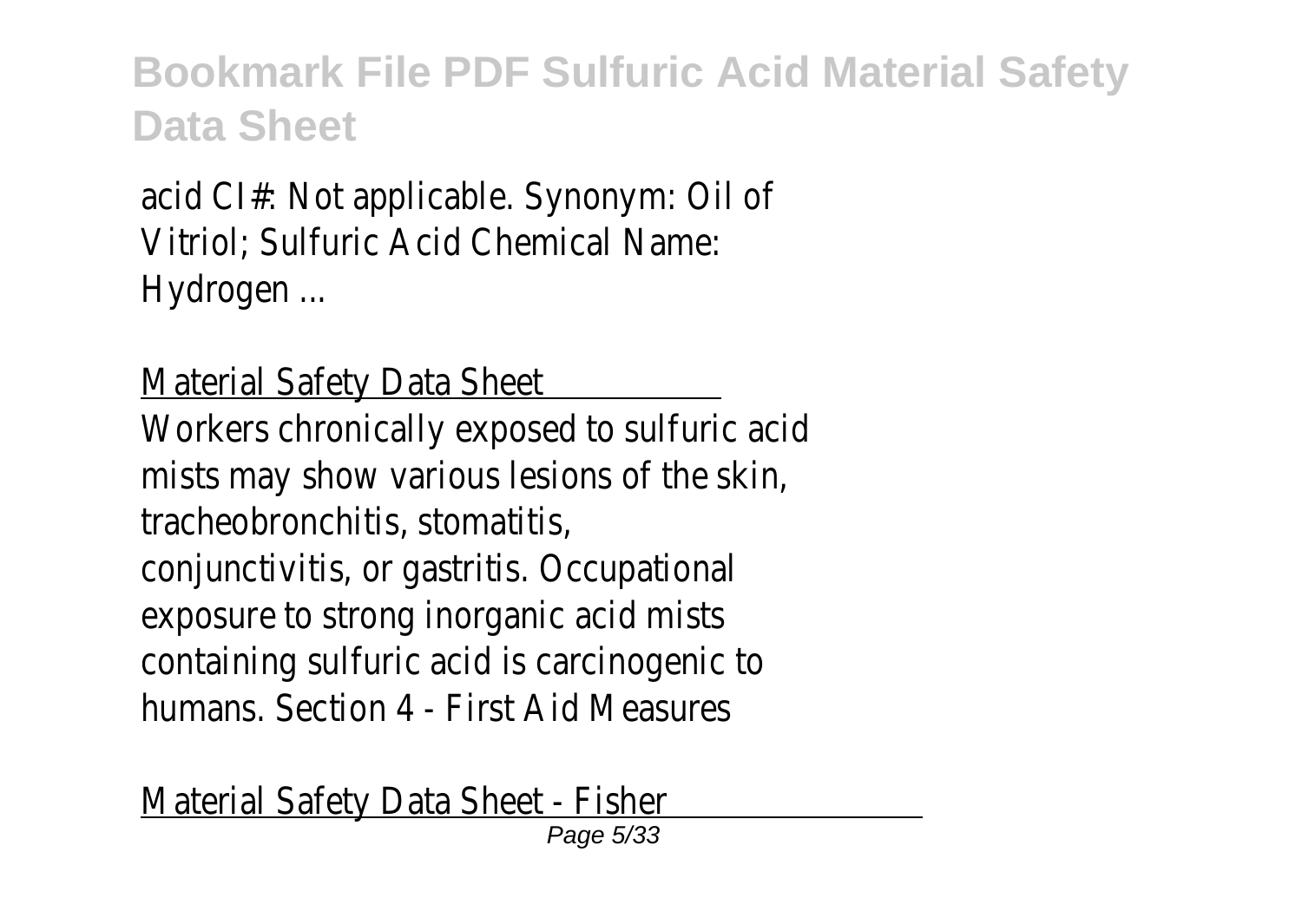#### **Scientific**

SAFETY DATA SHEET SULPHURIC ACID AR 1.84SG According to Regulation (EC) No 1907/2006, Annex II, as amended.Commission Regulation (EU) No 2015/830 of 28 May 2015. SECTION 1: Identification of the substance/mixture and of the company/undertaking 1.1. Product identifier Product name SULPHURIC ACID AR 1.84SG Product number 1216

SAFETY DATA SHEET SULPHURIC ACID AR 1 MATERIAL SAFETY DATA SHEET - MSDS Sulfuric Acid (Concentrated) Martin Product Sales, LLC Emergency Assistance P.O. Box 191 Chemtrec: Page 6/33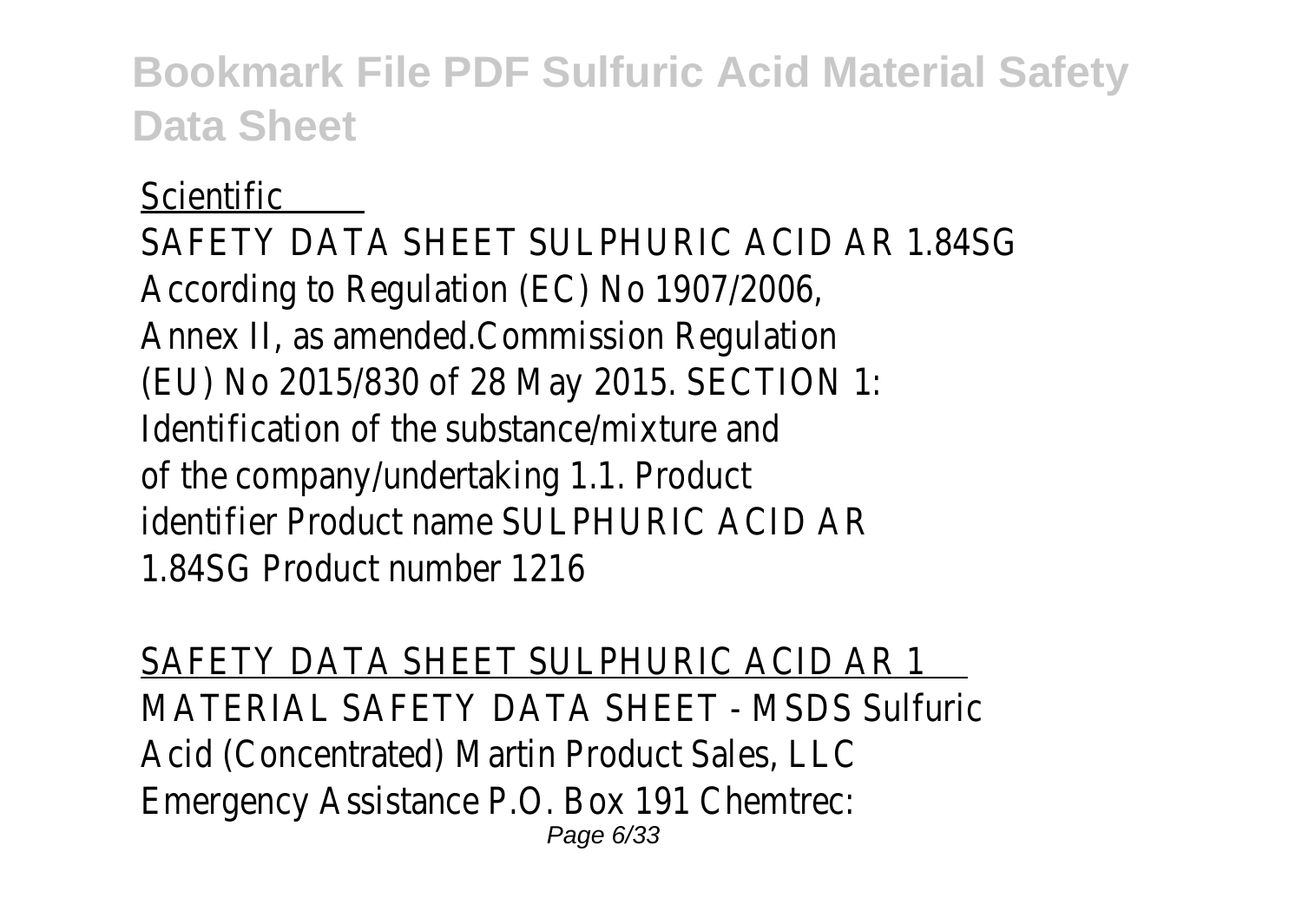(800)424-9300 Kilgore, Texas 75663 1-800-256-6644 Section 1: Product Identification Synonyms: Sulphuric Acid, Hydrogen Sulphate, Oil of Vitriol, Battery Acid Chemical Name: Sulfuric Acid Chemical Family: Inorganic Acid

Sulfuric Acid - MSDS - Northeastern **University** 

Material Safety Data Sheet Sulfuric acid. TRADEASIA INTERNATIONAL PTE LTD. 133 Cecil Street # 12-03 Keck Seng Tower, Singapore 069535, Republic Of Singapore. Tel. +65 6227 6365 -Fax. +65 6225 6286 Page 7/33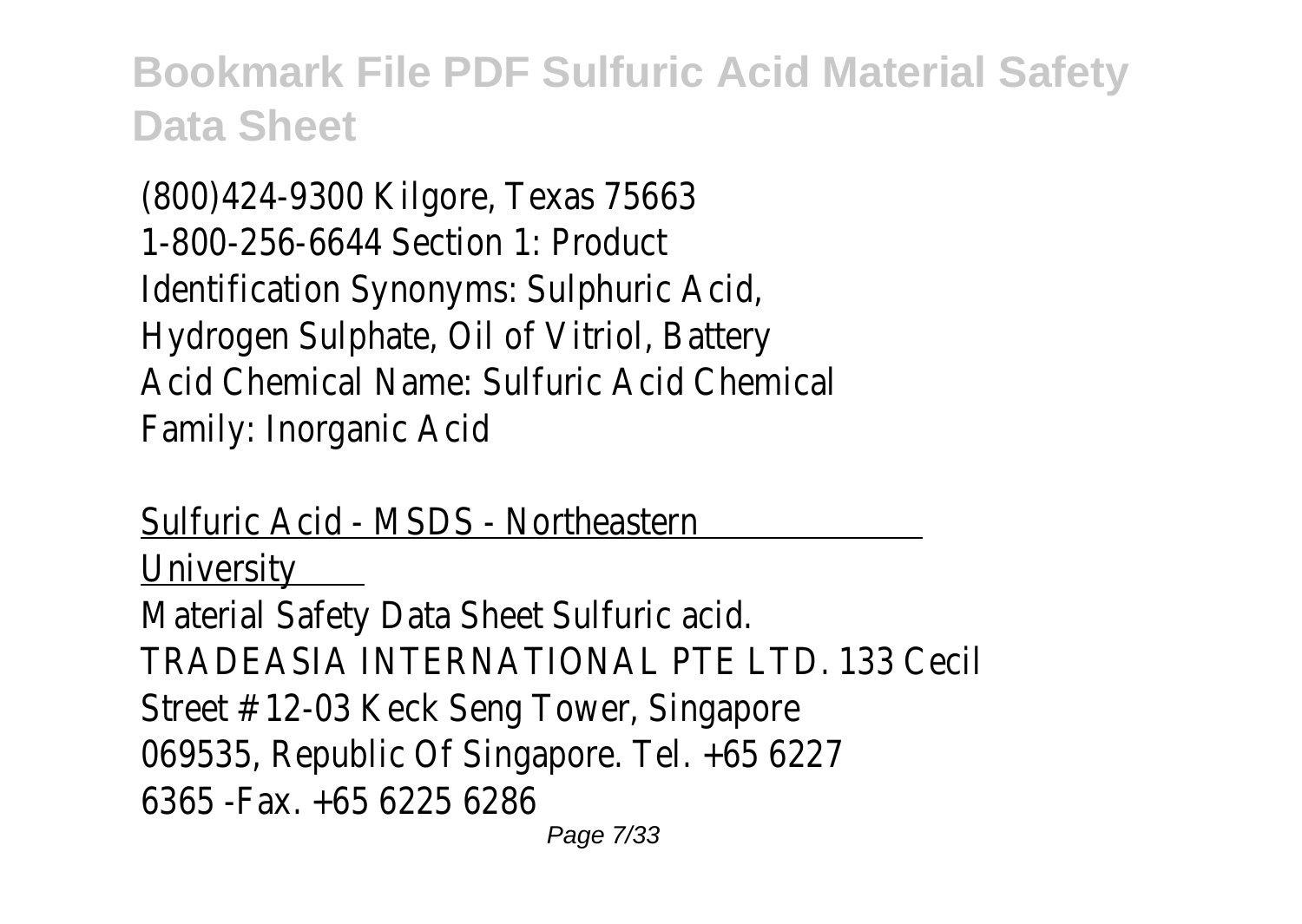www.chemtradeasia.com. Material Safety Data Sheet Sulfuric acid. Section 1: Chemical Product and Company Identification.

Material Safety Data Sheet Sulfuric acid Epidemiology: Workers exposed to industrial sulfuric acid mist showed a statistical increase in laryngeal, nasal, sinus and lung cancer. These data suggests a possible relationsihop between carcinogenesis and inhalation of sulfuric acid mist. Seastar Chemicals Inc MSDS – SULPHURIC ACID Page 3 of 5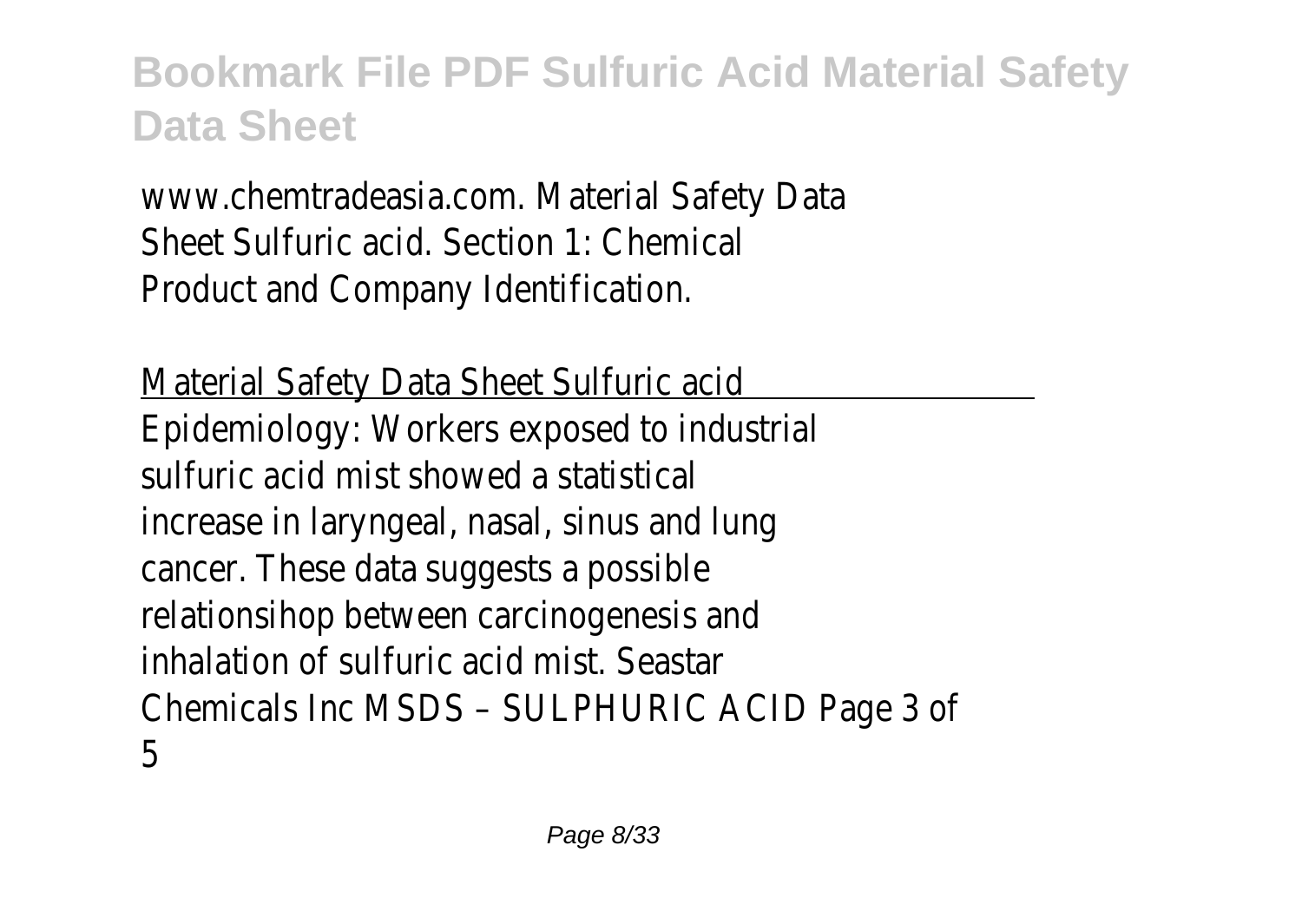Material Safety Data Sheet SULPHURIC ACID Page 1 of 7 SULPHURIC ACID CAS NO 7664-93-9 MATERIAL SAFETY DATA SHEET SDS/MSDS SECTION 1: Identification of the substance/mixture and of the company/undertaking

#### SULPHURIC ACID MATERIAL SAFETY DATA SHEET CAS NO 7664-93-9

Sulfuric Acid 95 – 98% Safety Data Sheet (SDS) Health 3 Fire O Reactivity O Personal Protection 3 0 Section 1: Chemical Product and Company Identification Product Name: Sulfuric Acid 95 – 98% CAS#: 7664-93-9 Synonym: Oil of Vitriol; Sulfuric Acid Page 9/33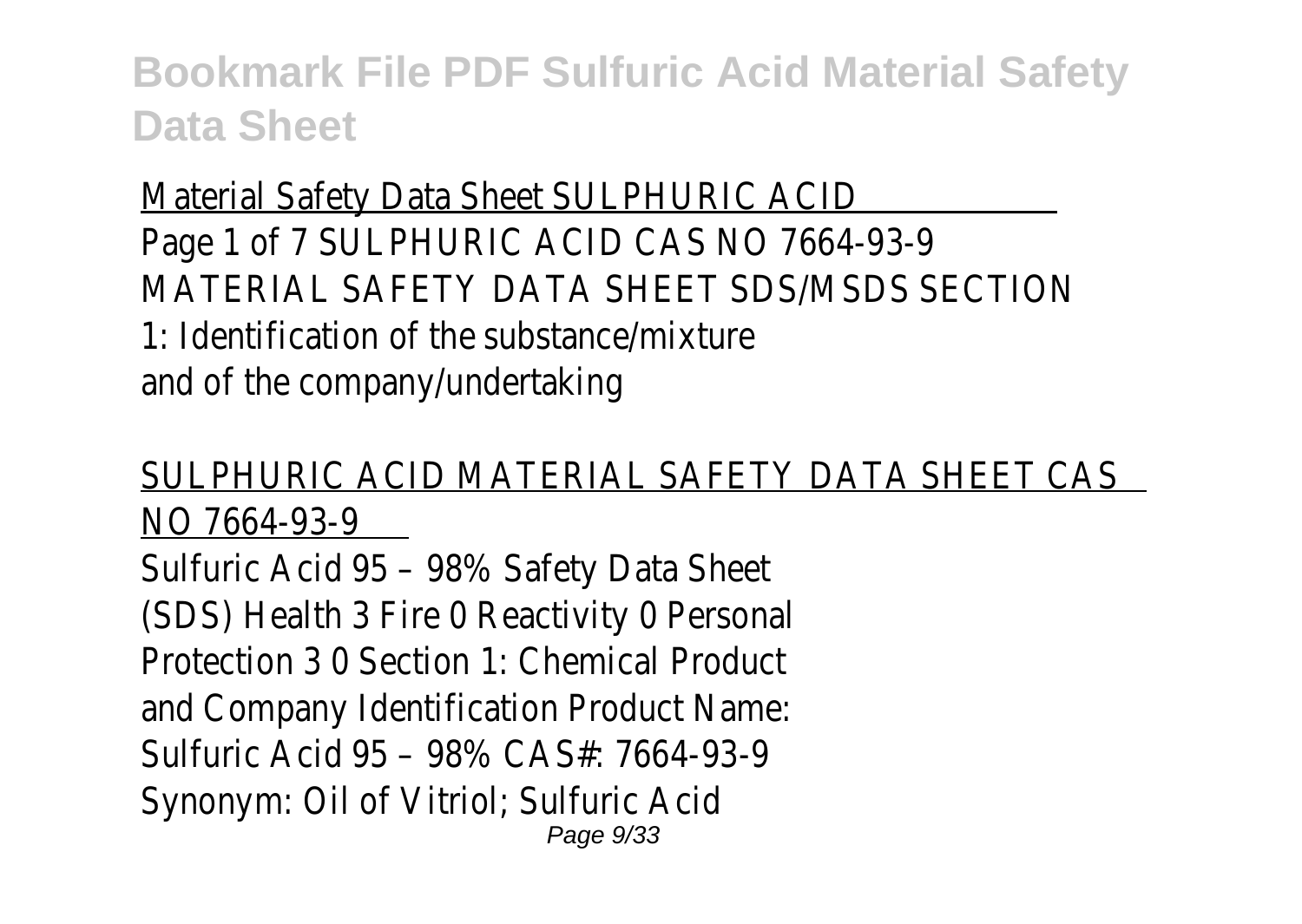Chemical Name: Hydrogen sulfate Chemical Formula: H2-SO4 Contact Information:

Sulfuric Acid 95 98% Safety Data Sheet (SDS) SAFETY DATA SHEET Creation Date 12-Nov-2010 Revision Date 06-Jul-2018 Revision Number 7 1. Identification Product Name Sulfuric Acid (Certified ACS Plus) Cat No. : A300-212; A300-225LB; A300-500; A300-612GAL; A300-700LB; A300C212; A300C212EA; A300P500; A300S212; A300S212EA; A300S500; A300SI212; Synonyms Hydrogen sulfate; Vitriol brown oil; Oil of vitriol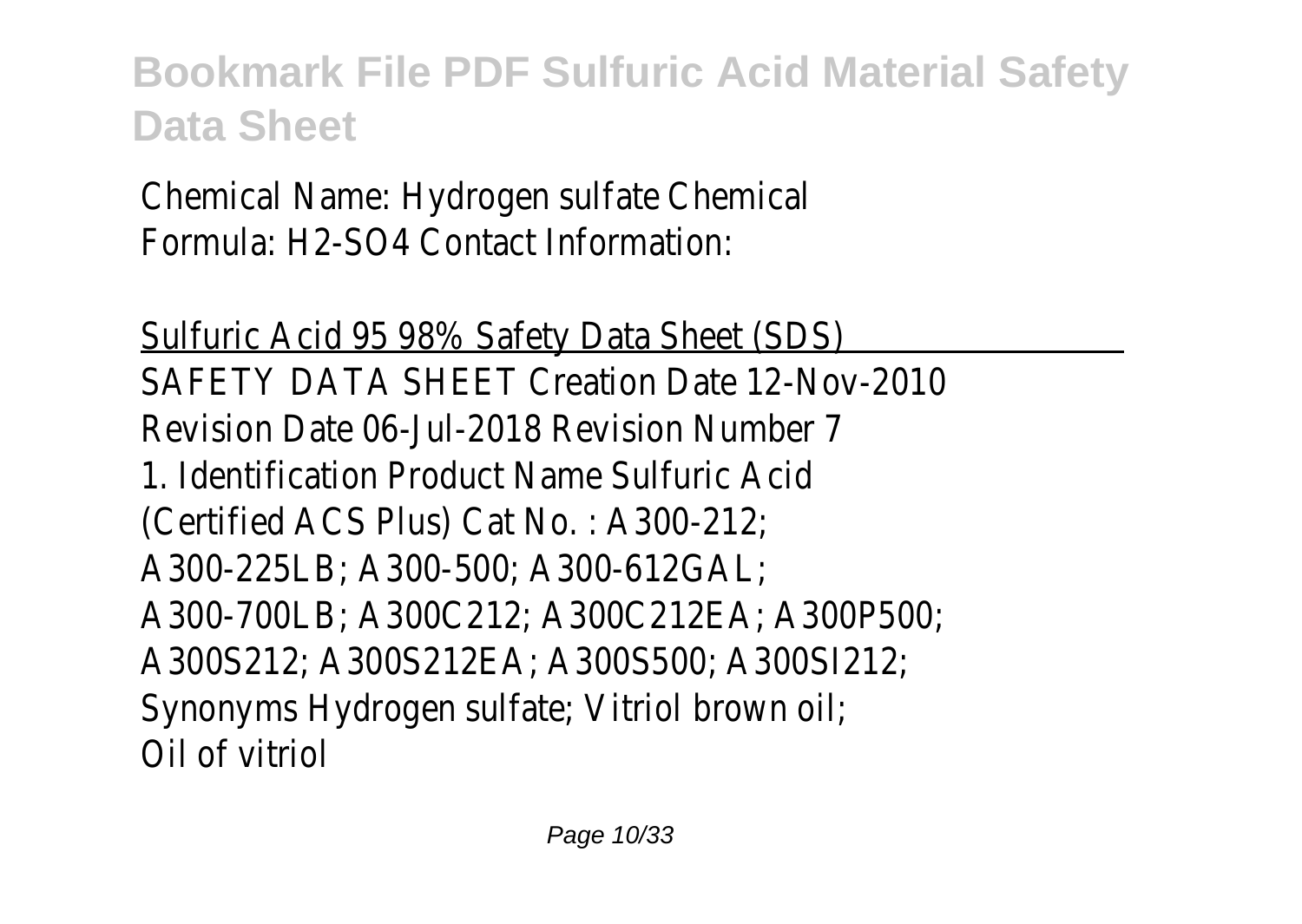#### SAFETY DATA SHEET - Fisher Scientific

Sulfuric acid exposed to air is rapidly taker up by water and produces white fumes. RISK Sulfuric acid is very irritating and corrosive to the skin, eyes, respiratory track and gastrointestinal track. Ingestion of sulfuric acid can burn the mouth and throat, and erode the stomach; death can occur. Direct eye contact can result in blindness.

Sulfuric acid | H2SO4 - PubChem SULFURIC ACID 7664-93-9 40 - 50% \* All concentrations are percent by weight unless Page 11/33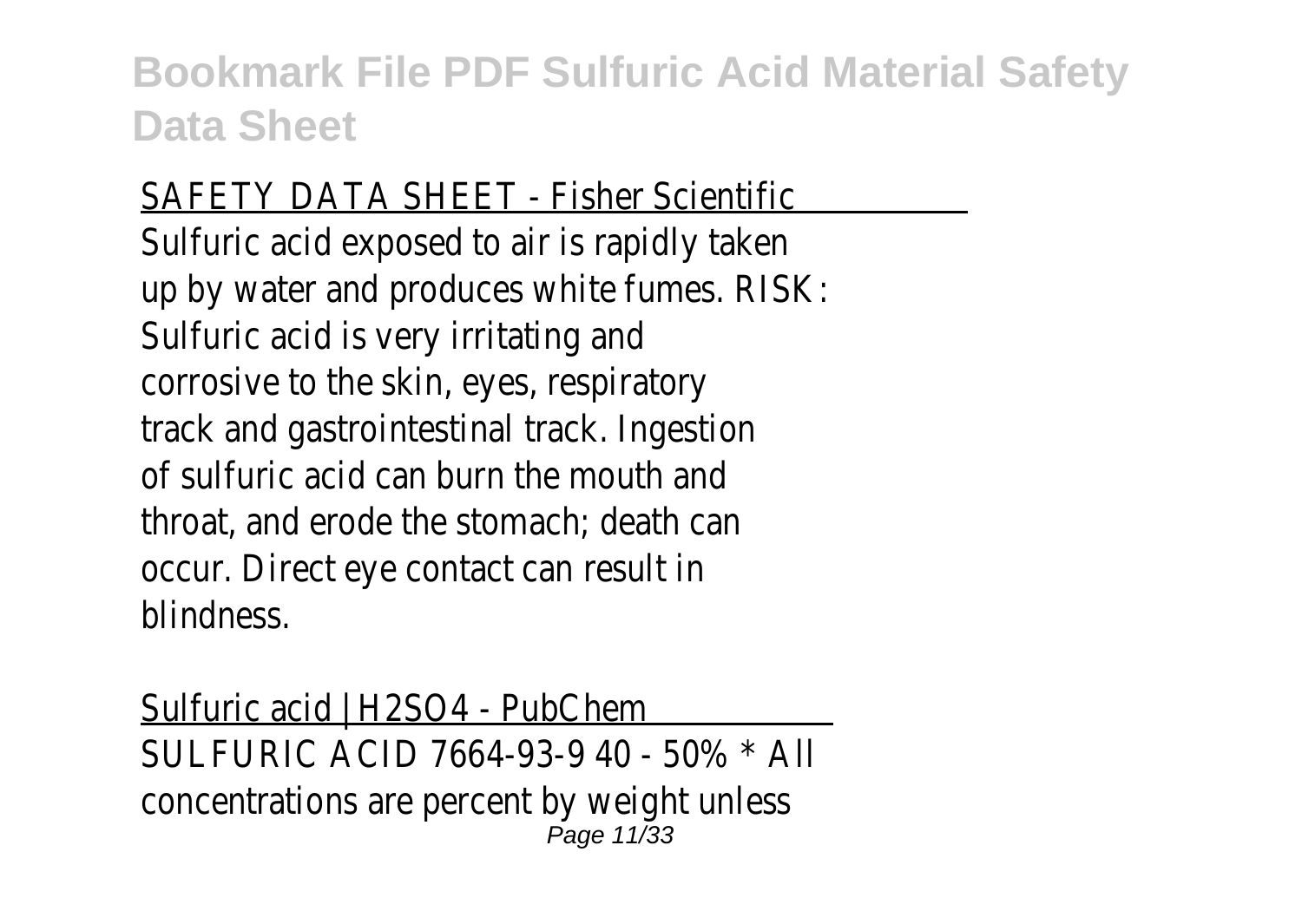ingredient is a gas. Gas concentrations are in percent by volume. 4.

#### SAFETY DATA SHEET

Sulfuric acid or sulphuric acid, also known as oil of vitriol, is a mineral acid composed of the elements sulfur, oxygen and hydrogen, with molecular formula H2SO4. It is a colourless, odourless, and viscous liquid that is soluble in water and is synthesized in reactions that are highly exothermic. The acid's corrosiveness towards other materials can be mainly described due to its strong acidic nature, and if at a high concentration Page 12/33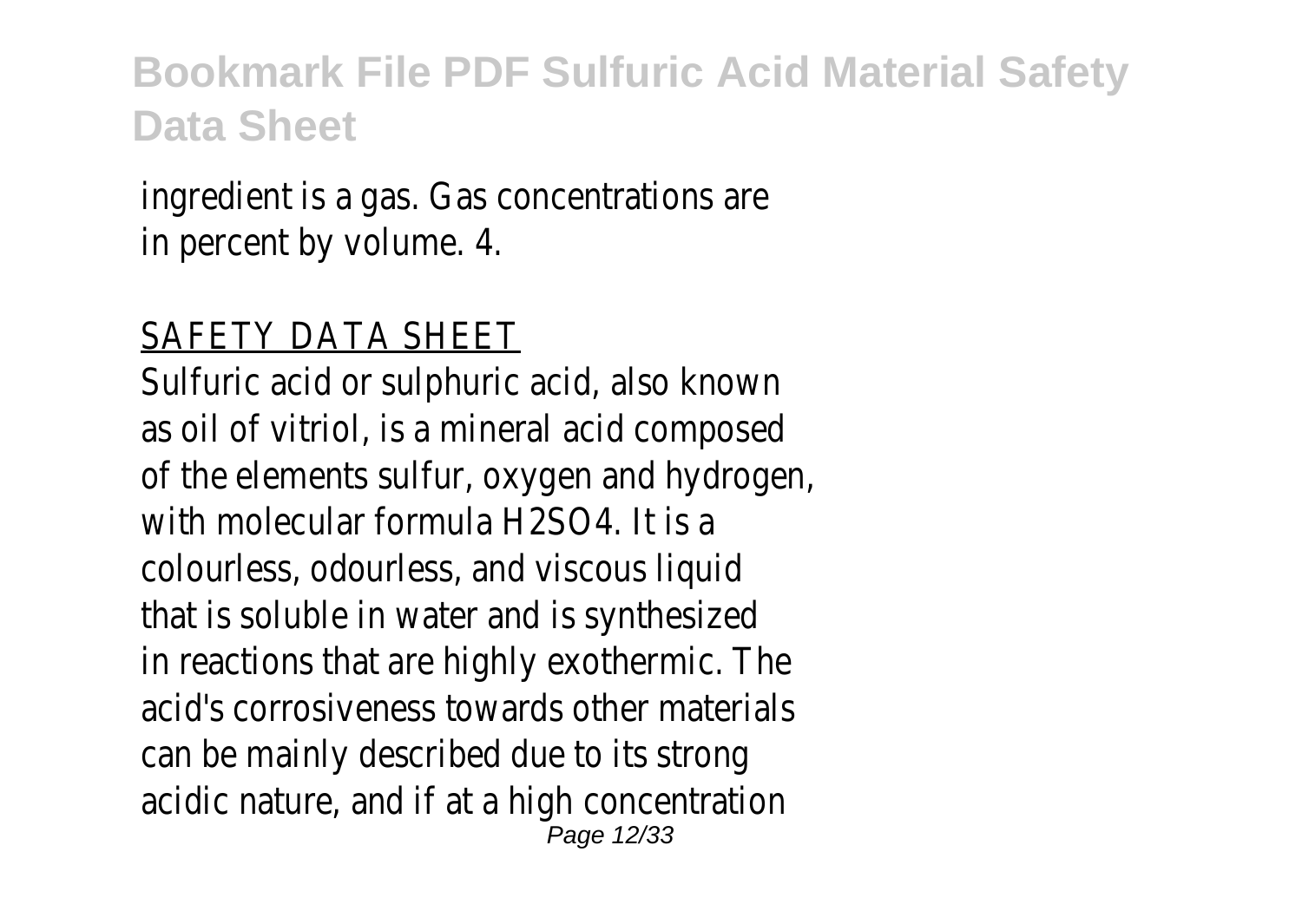its dehydrating alongside oxidizing properties. It is also hygr

Sulfuric acid - Wikipedia

Workers chronically exposed to sulfuric acid mists may show various lesions of the skin, tracheobronchitis, stomatitis, conjunctivitis, or gastritis. Occupational exposure to strong inorganic acid mists containing sulfuric acid is carcinogenic to humans. Section 4 - First Aid Measures

Material Safety Data Sheet Sulfuric acid 90-98%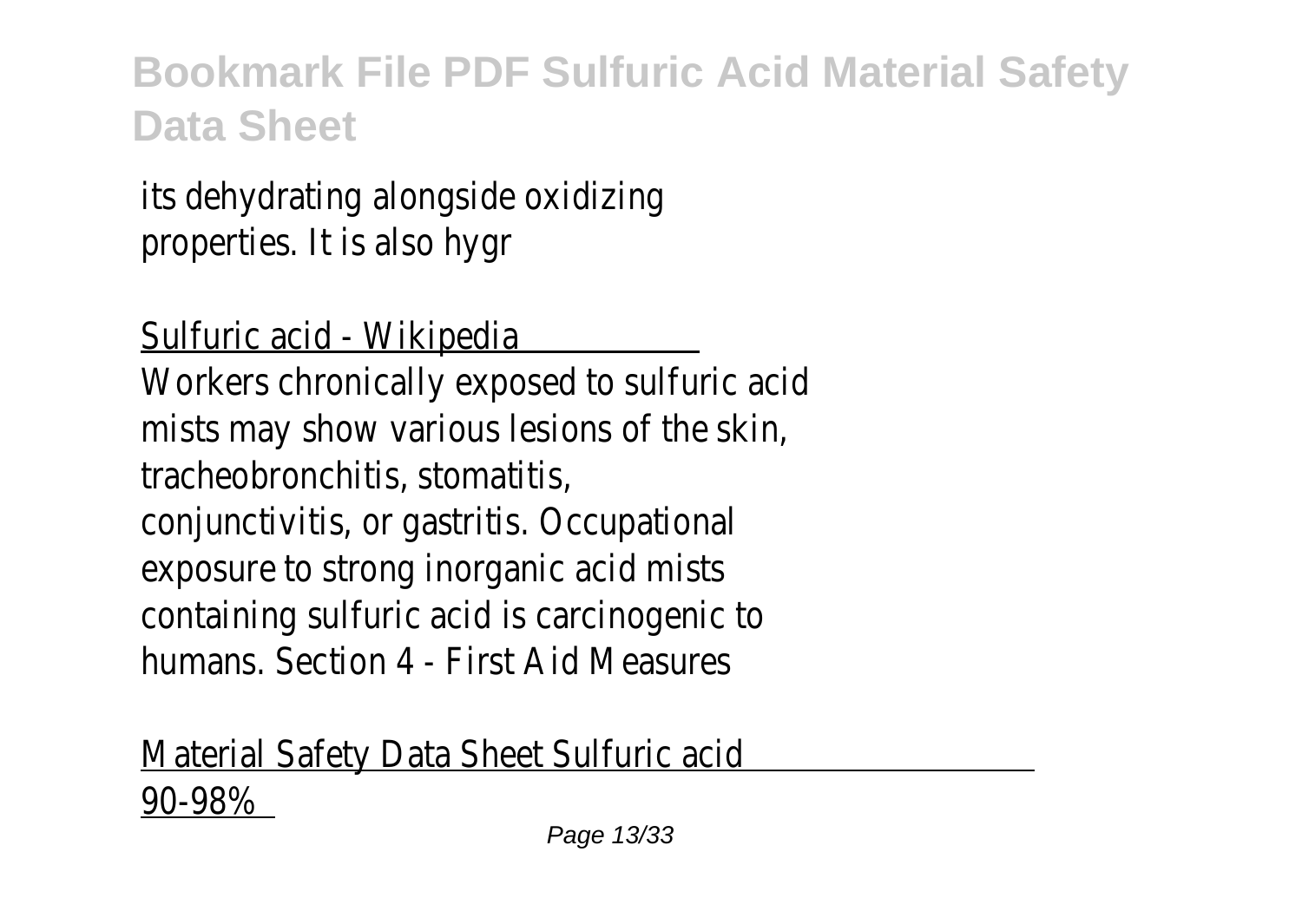Sulfuric acid (H 2 S0 4) is a corrosive substance, destructive to the skin, eyes teeth, and lungs. Severe exposure can result in death. Workers may be harmed from exposure to sulfuric acid. The level of exposure depends on dose, duration, and type of work being done.

#### Sulfuric Acid | NIOSH | CDC

Material Safety Data Sheet Sulfuric Acid 50% (w/w) Solution MSDS Section 1: Chemical Product and Company Identification Product Name: Sulfuric Acid 50% (w/w) Solution Catalog Codes: SLS1573 CAS#: Mixture. RTECS: Page 14/33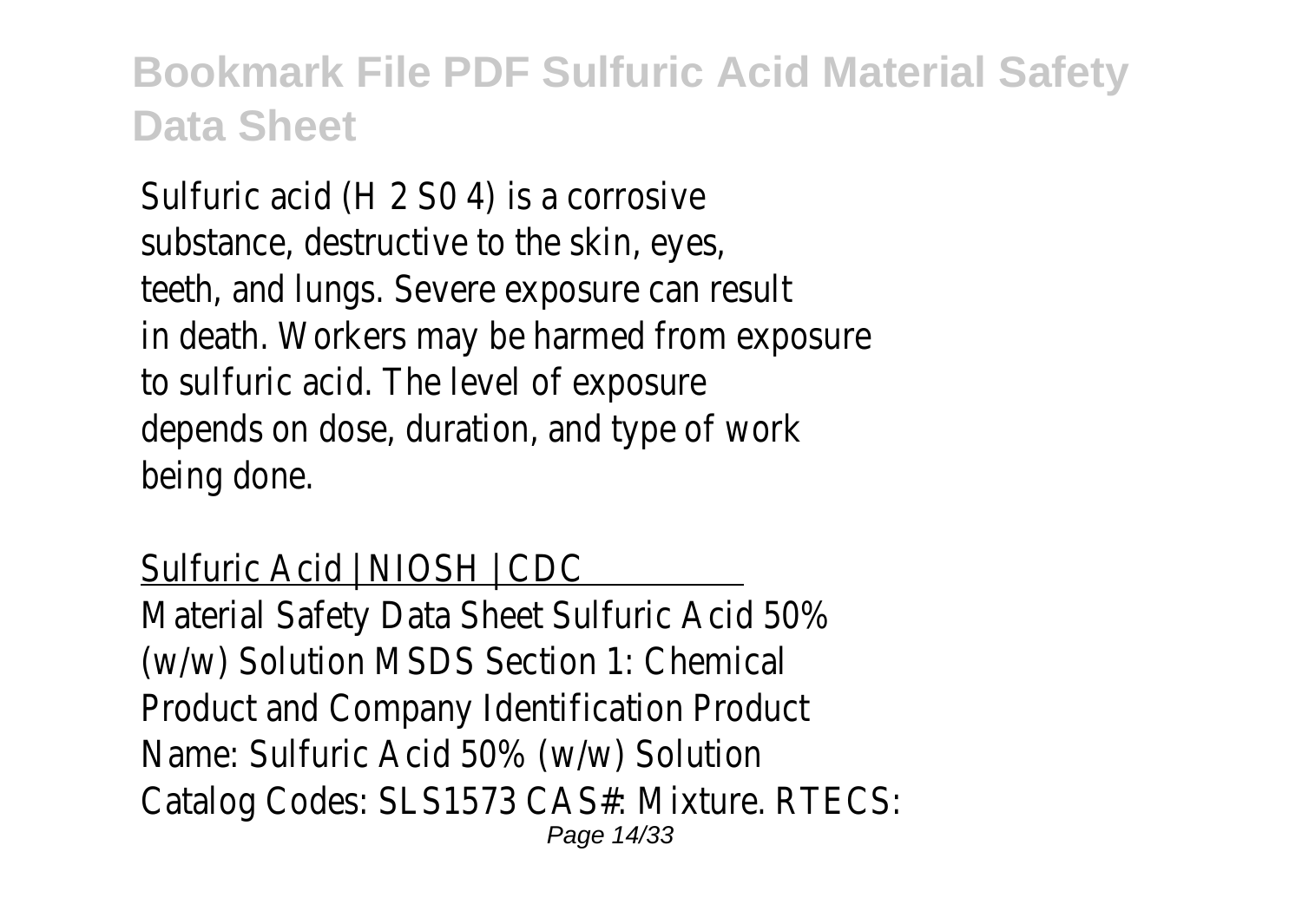Not applicable. TSCA: TSCA 8(b) inventory: Sulfuric acid; Water Cl#: Not applicable Synonym: Sulfuric Acid, 50% (w/w) Solution

Material Safety Data Sheet - nrc.gov NIOSH: Pocket Guide to Chemical Hazards Material Type Value Sulfuric acid (CASTWA) mg/m3 7664-93-9) Biological limit values No biological exposure limits noted for the ingredient(s). Good general ventilation should be used. Ventilation rates should be matched to conditions.

SAFETY DATA SHEET - Lab Alley Page 15/33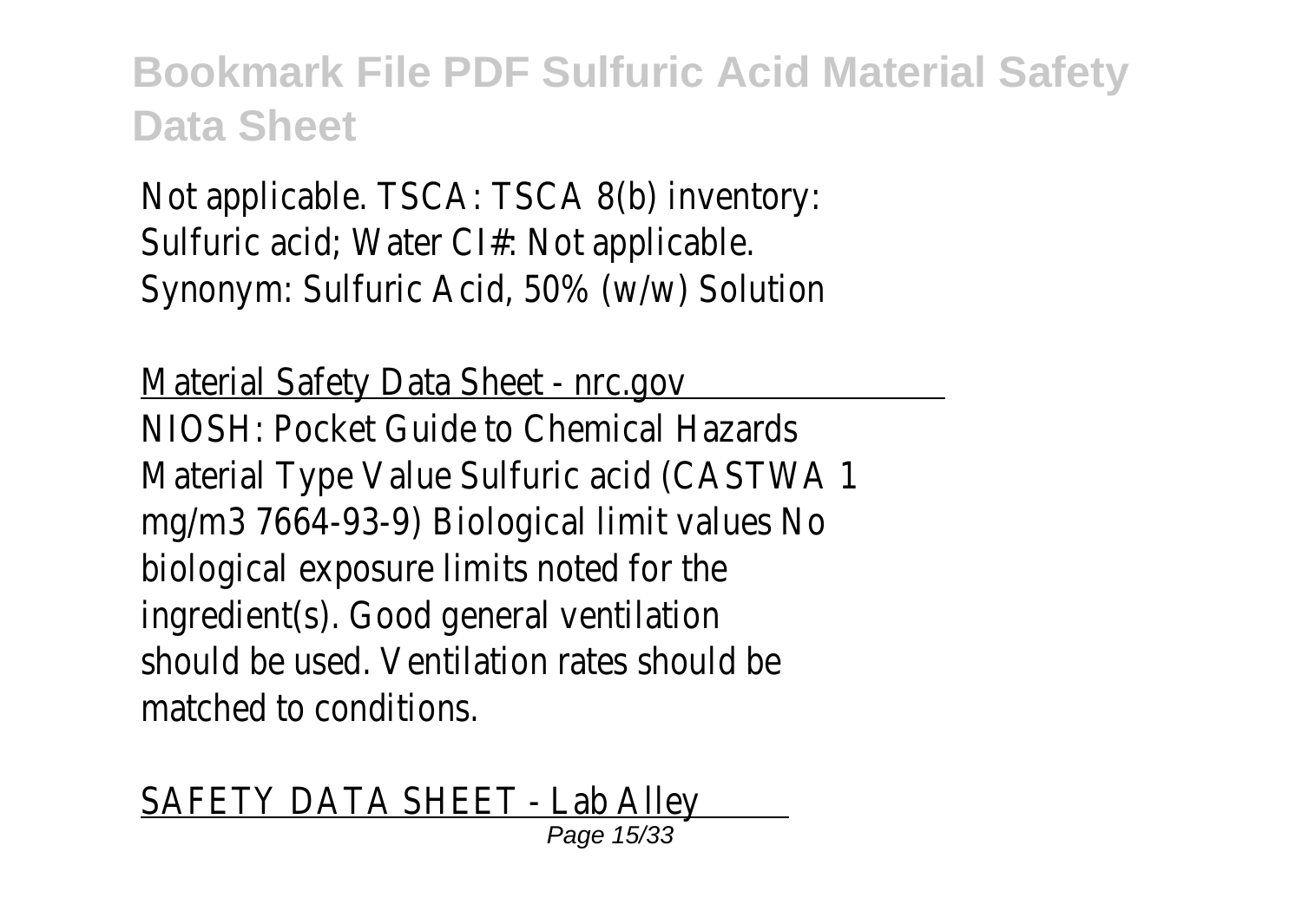Sulfuric acid (concentrated) is extremely hazardous in contact with carbides, bromates, chlorates, fulminates, picrates, and powdered metals [Haz. Chem. Data 1966]. Allyl chloride may polymerize violently under conditions involving an acid catalyst, such as sulfurid acid [Ventrone 1971].

SULFURIC ACID | CAMEO Chemicals | NOAA Material Safety Data Sheet J. R. Simplot Company AgriBusiness Trade Name: Sulfuric Acid Desiccant M16021 Registration No: 8917-18 SECTION 1 CHEMICAL PRODUCT AND COMPANY INFORMATION Manufacturer or Page 16/33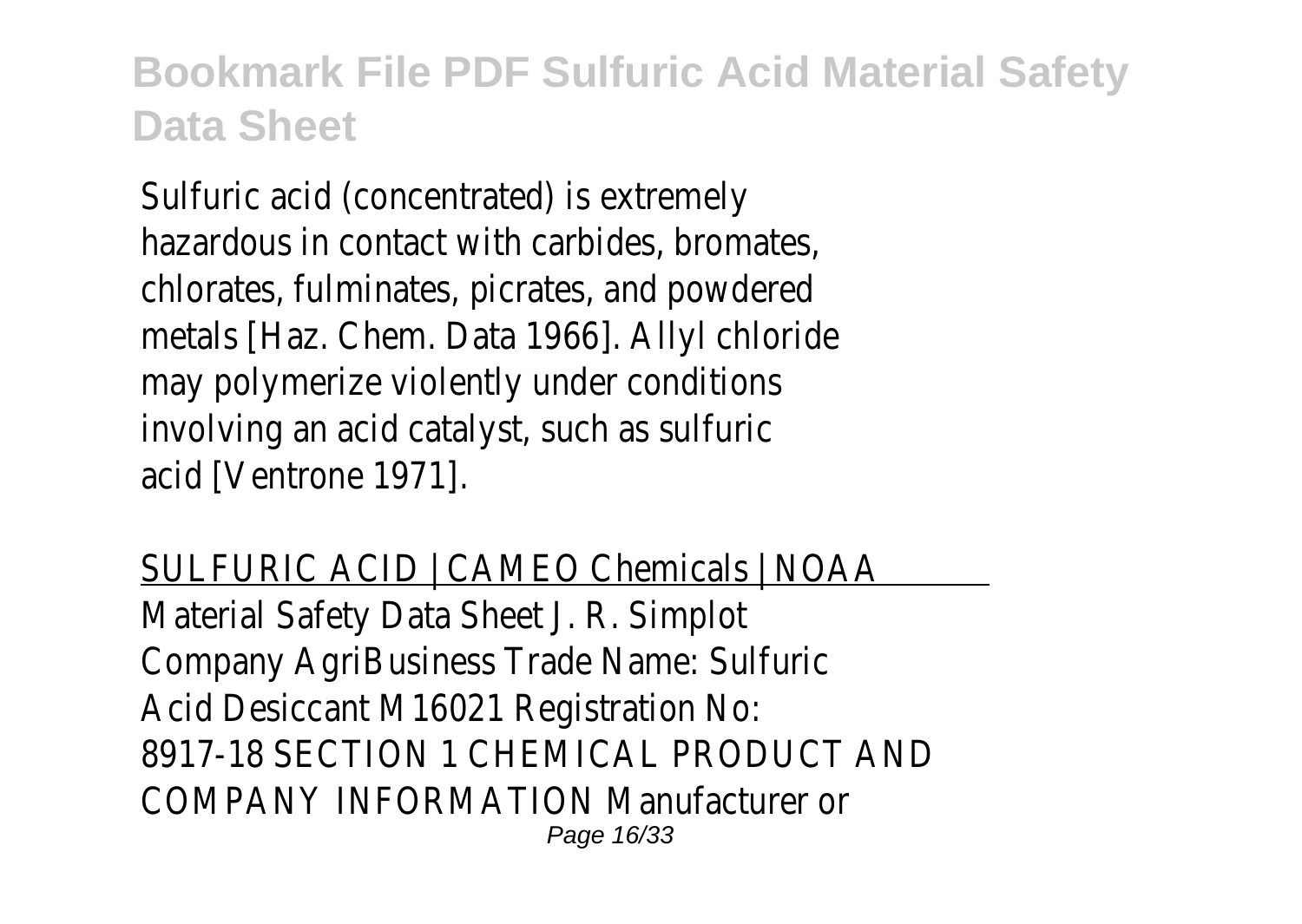Formulator: J.R. S implot Company Product Name: Sulfuric Acid Desiccant P.O. Box 912 Common Name: Sulfuric Acid, Oil of Vitriol

MSDS Sulfuric Acid Material Data Safety Sheets (MSDS) How to Rea a Material Safety Data Sheet MSDS Safety Sheets For Sulfuric Acid Tank - Material Safety Data Sheet (MSDS) - Laboratory Safety Training MSDS-Material Safety Data Sheets True rust removal by a chemist - acids compared Material Safety Data Sheet MSDS Page 17/33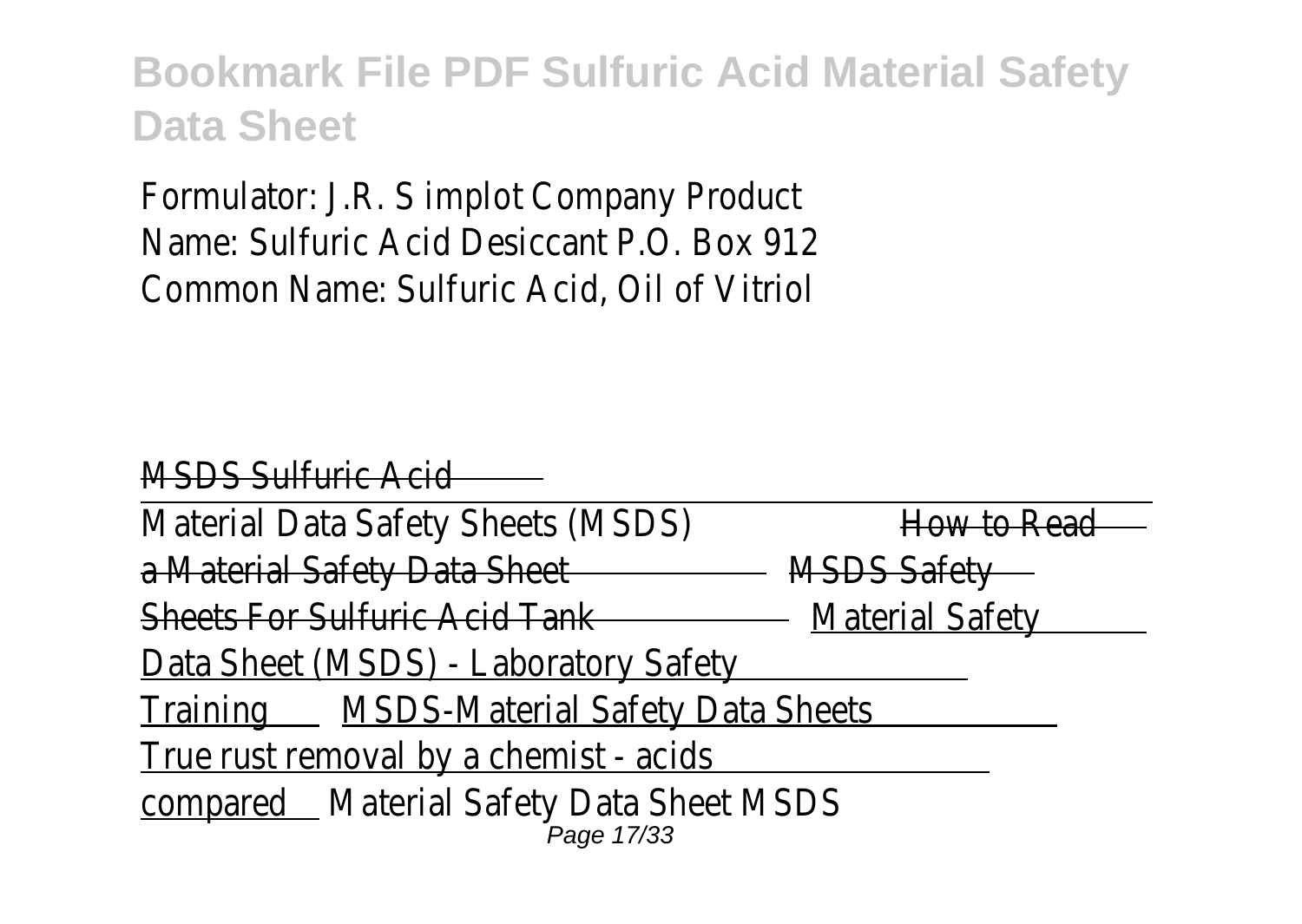(Material Safety Data Sheet), now the SDS IC#13 Safe handling of sulfuric acid Material Safety Data Sheets and Chemical Labe Requirements How to create an MSDS book Flesh-Eating Hydrofluoric Acid - Periodic Table of Videos - How a Laser Works Unloading sulfuric acid - Hazardous Substances Safety -The Fundamentals - Solvents, Chemicals, Fuels, Fire and Explosion Pouring 98% sulfuric acid into 32% hydrochloric acid + dye mix Safety Data Sheets Understanding a Safety Data Sheet (SDS) What Keeps Nuclear Weapons from Proliferating: The hardest step in making a nuclear bomb - What is MSDS or Page 18/33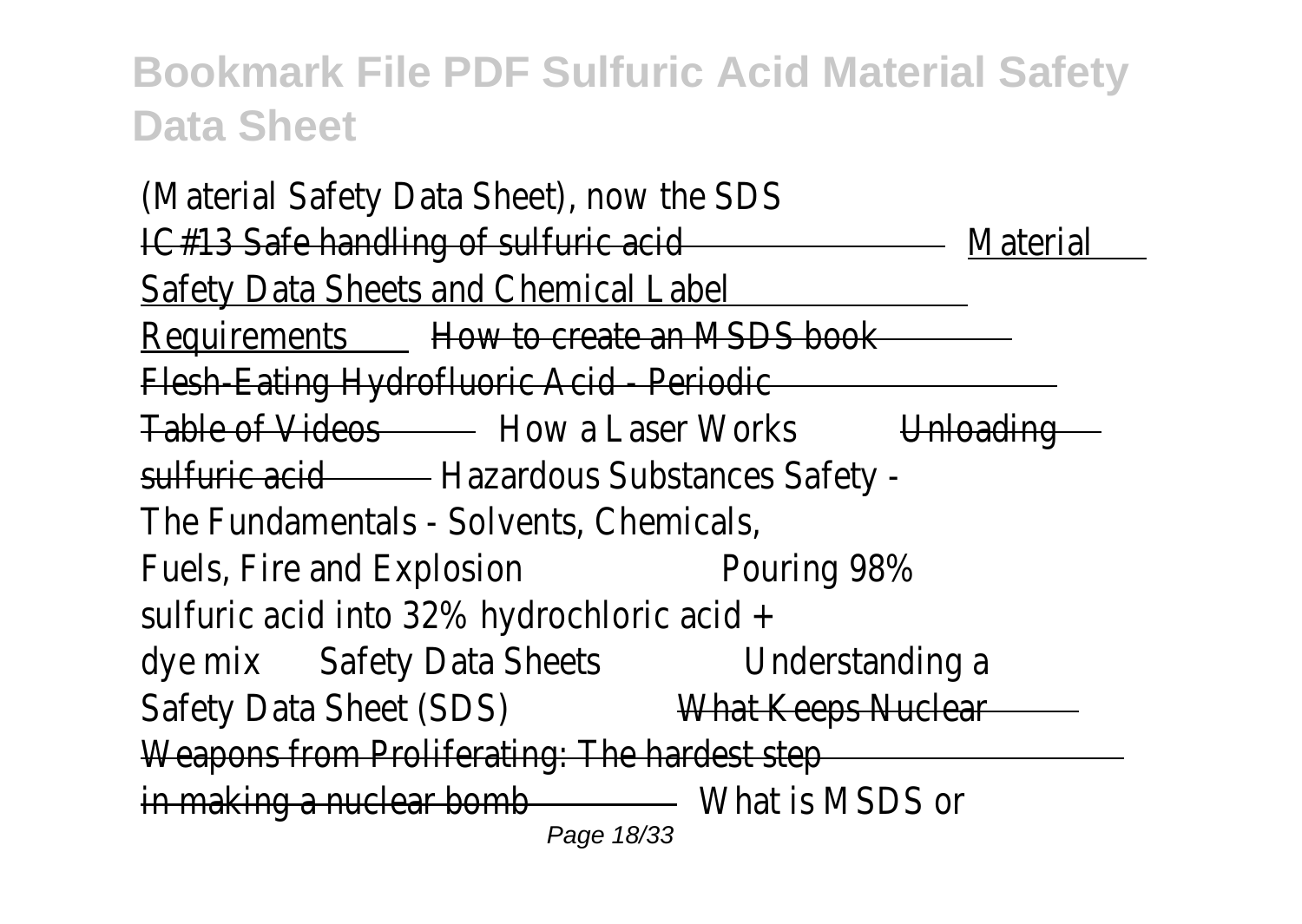| Material Safety Data Sheet                                |             |
|-----------------------------------------------------------|-------------|
| <b>Chemical Unloading Basics Training</b>                 | King Corn   |
| (Full Documentary) ? Sulfuric Acid Safety -               |             |
| Industrial Chemistry   Chemistry-                         | How a lead- |
| acid battery works                                        |             |
| Material Data Safety Sheets (MSDS) esp                    | [Hindi]     |
| <b>MSDS #1 Material Safety Data Sheet #1 Section</b>      |             |
| 1 to 4 Sulfuric and Hydrochloric Acid Safety              |             |
| Training Video Safety Data Sheet (SDS) -                  |             |
| Video 2 How to create a MSDS (Material safety             |             |
| Data Sheet) to sell beauty products on                    |             |
| Amazon. Sulfuric Acid Material Safety Data                |             |
| sulfuric acid mists. IARC and the ACGIH have              |             |
| concluded there is sufficient evidence that<br>Page 19/33 |             |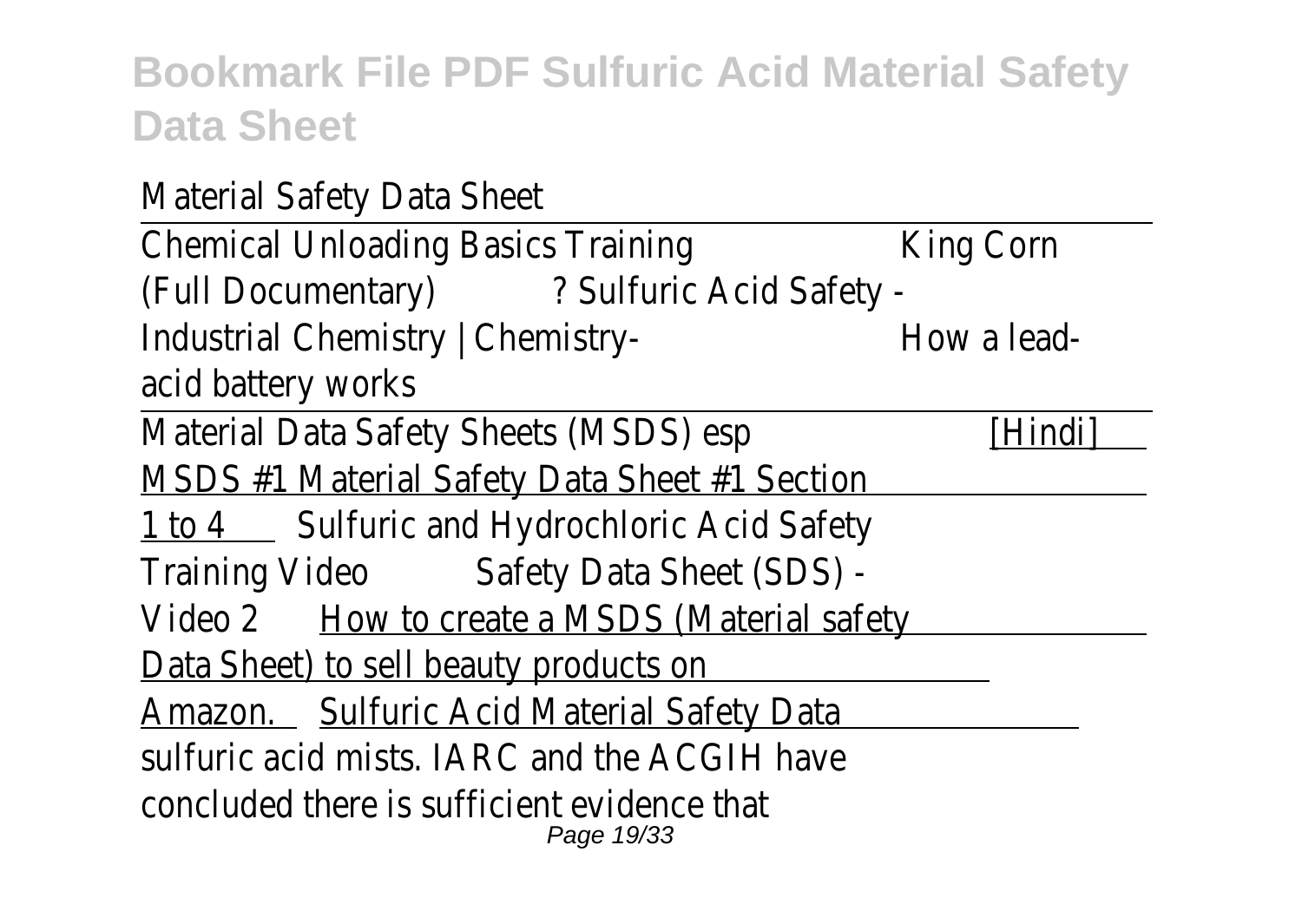occupational exposure to strong inorganic acid mists containing sulfuric acid is carcinogenic or potentially carcinogenic to humans. Acute: Skin/Eye: Splashes can cause severe eye burns and may cause irreversible eye injury and possible blindness. Skir contact

SULFURIC ACID MATERIAL SAFETY DATA SHEET Material Safety Data Sheet Sulfuric acid MSDS Section 1: Chemical Product and Company Identification Product Name: Sulfuric acid Catalog Codes: SLS2539, SLS1741, SLS3166, SLS2371, SLS3793 CAS#: 7664-93-9 RTECS: Page 20/33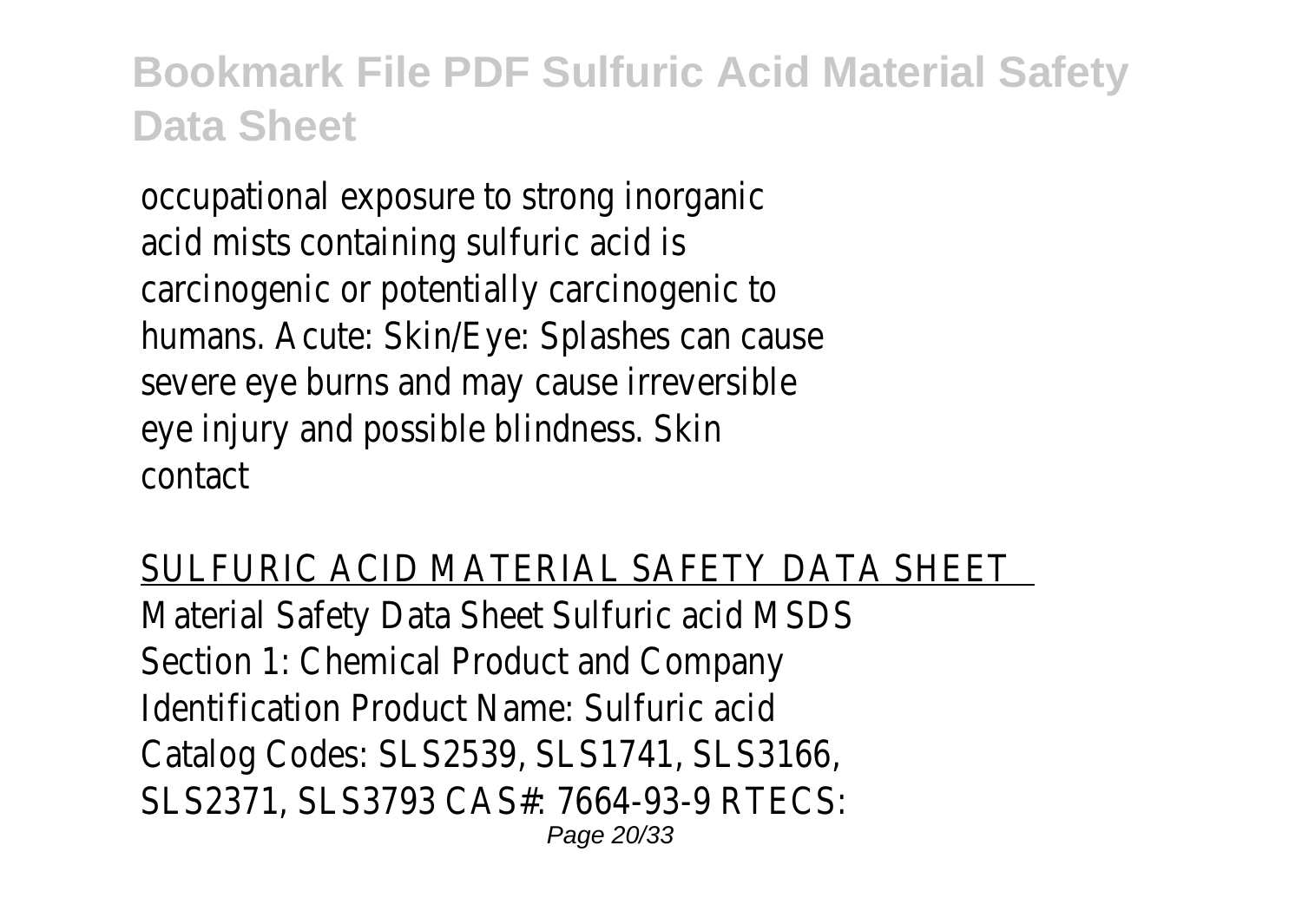WS5600000 TSCA: TSCA 8(b) inventory: Sulfuric acid CI#: Not applicable. Synonym: Oil of Vitriol; Sulfuric Acid Chemical Name: Hydrogen ...

Material Safety Data Sheet

Workers chronically exposed to sulfuric acid mists may show various lesions of the skin, tracheobronchitis, stomatitis, conjunctivitis, or gastritis. Occupational exposure to strong inorganic acid mists containing sulfuric acid is carcinogenic to humans. Section 4 - First Aid Measures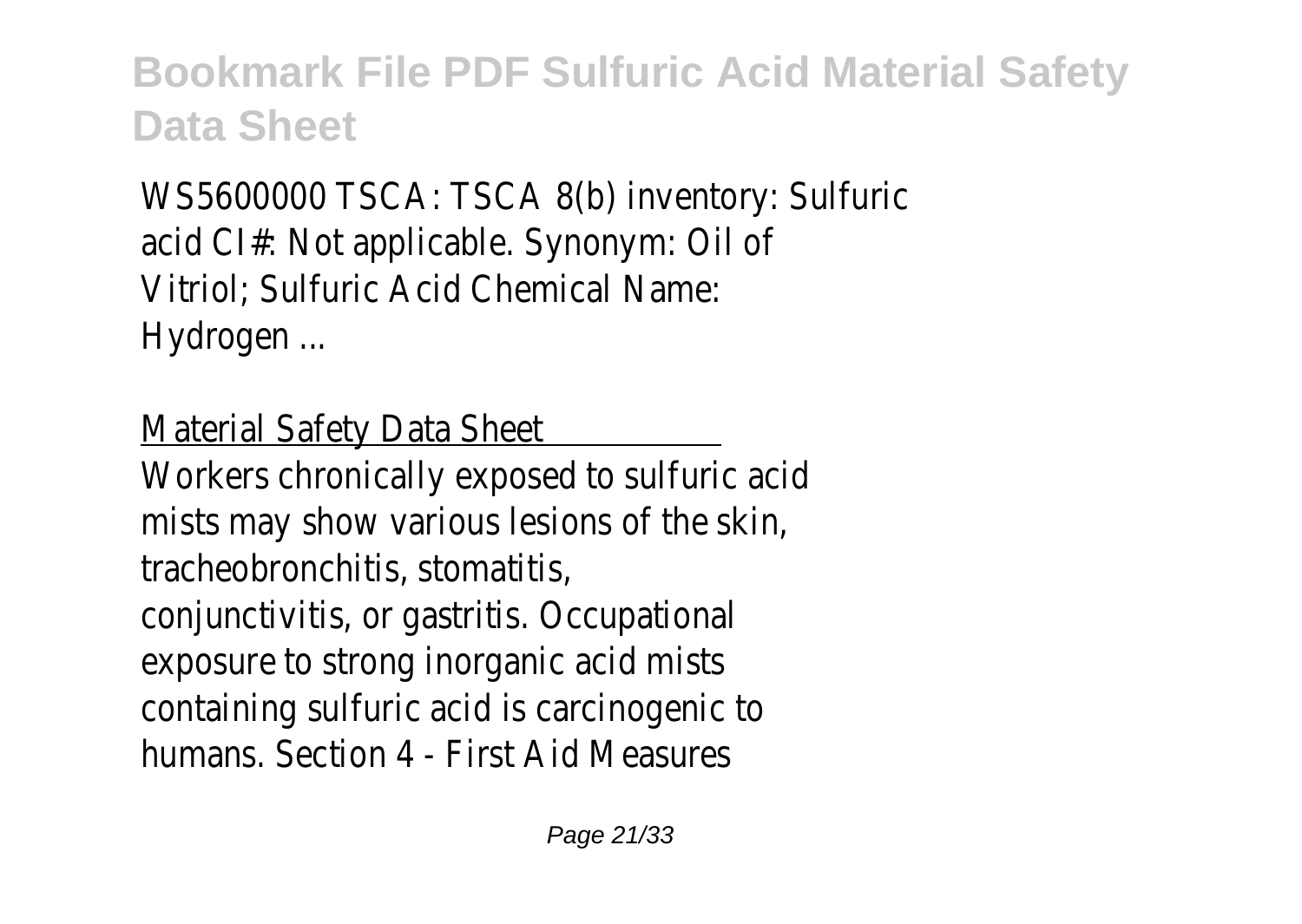#### Material Safety Data Sheet - Fisher **Scientific**

SAFETY DATA SHEET SULPHURIC ACID AR 1.84SG According to Regulation (EC) No 1907/2006, Annex II, as amended.Commission Regulation (EU) No 2015/830 of 28 May 2015. SECTION 1: Identification of the substance/mixture and of the company/undertaking 1.1. Product identifier Product name SUI PHURIC ACID AR 1.84SG Product number 1216

SAFETY DATA SHEET SULPHURIC ACID AR 1 MATERIAL SAFETY DATA SHEET - MSDS Sulfuric Acid (Concentrated) Martin Product Sales, LLC Page 22/33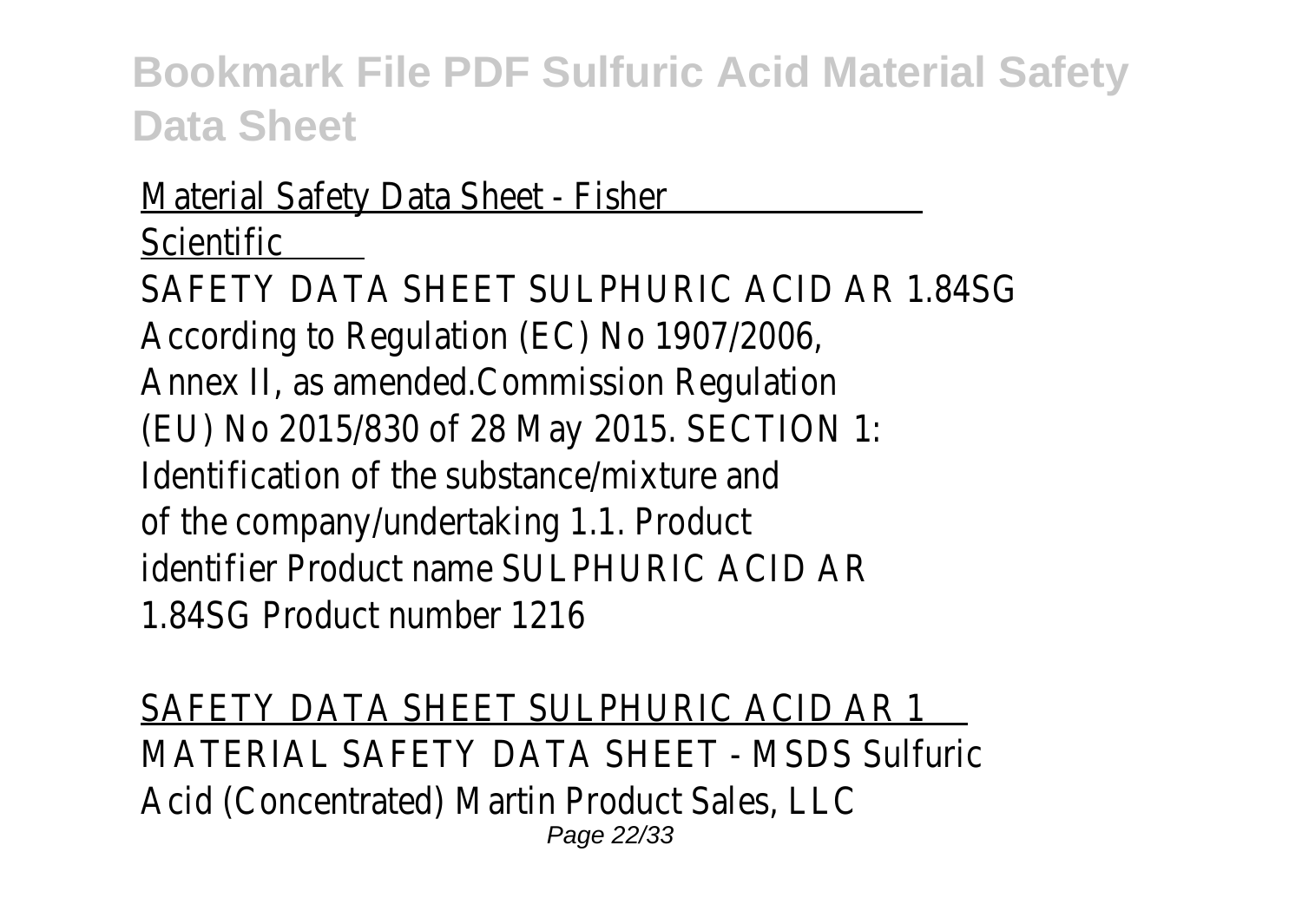Emergency Assistance P.O. Box 191 Chemtrec: (800)424-9300 Kilgore, Texas 75663 1-800-256-6644 Section 1: Product Identification Synonyms: Sulphuric Acid, Hydrogen Sulphate, Oil of Vitriol, Battery Acid Chemical Name: Sulfuric Acid Chemical Family: Inorganic Acid

#### Sulfuric Acid - MSDS - Northeastern **University** Material Safety Data Sheet Sulfuric acid. TRADEASIA INTERNATIONAL PTE LTD. 133 Cecil Street # 12-03 Keck Seng Tower, Singapore 069535, Republic Of Singapore. Tel. +65 6227 Page 23/33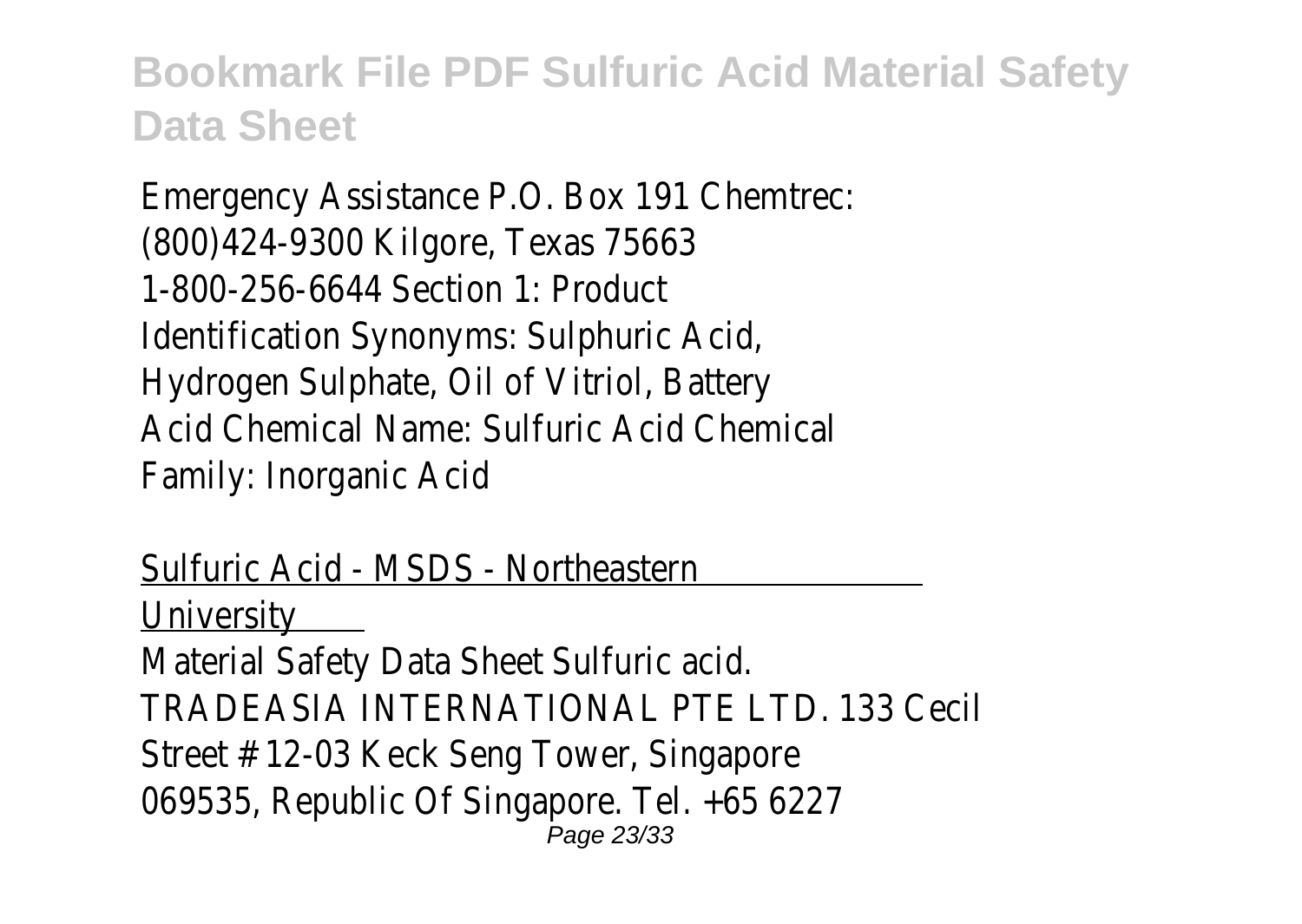6365 -Fax. +65 6225 6286 www.chemtradeasia.com. Material Safety Data Sheet Sulfuric acid. Section 1: Chemical Product and Company Identification.

Material Safety Data Sheet Sulfuric acid Epidemiology: Workers exposed to industrial sulfuric acid mist showed a statistical increase in laryngeal, nasal, sinus and lung cancer. These data suggests a possible relationsihop between carcinogenesis and inhalation of sulfuric acid mist. Seastar Chemicals Inc MSDS – SULPHURIC ACID Page 3 of 5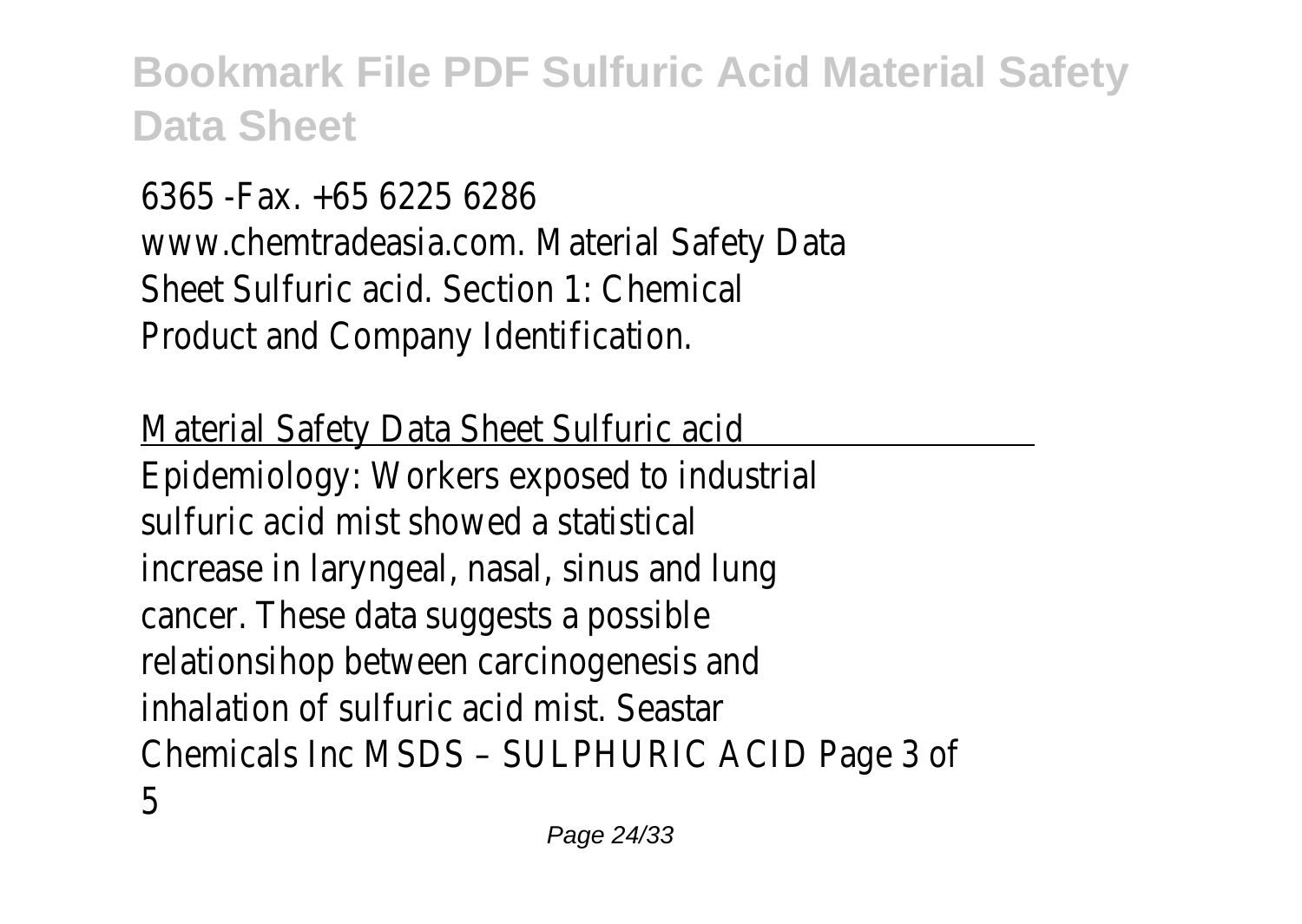Material Safety Data Sheet SULPHURIC ACID Page 1 of 7 SULPHURIC ACID CAS NO 7664-93-9 MATERIAL SAFETY DATA SHEET SDS/MSDS SECTION 1: Identification of the substance/mixture and of the company/undertaking

SULPHURIC ACID MATERIAL SAFETY DATA SHEET CAS NO 7664-93-9

Sulfuric Acid 95 – 98% Safety Data Sheet (SDS) Health 3 Fire O Reactivity O Personal Protection 3 0 Section 1: Chemical Product and Company Identification Product Name: Sulfuric Acid 95 – 98% CAS#: 7664-93-9 Page 25/33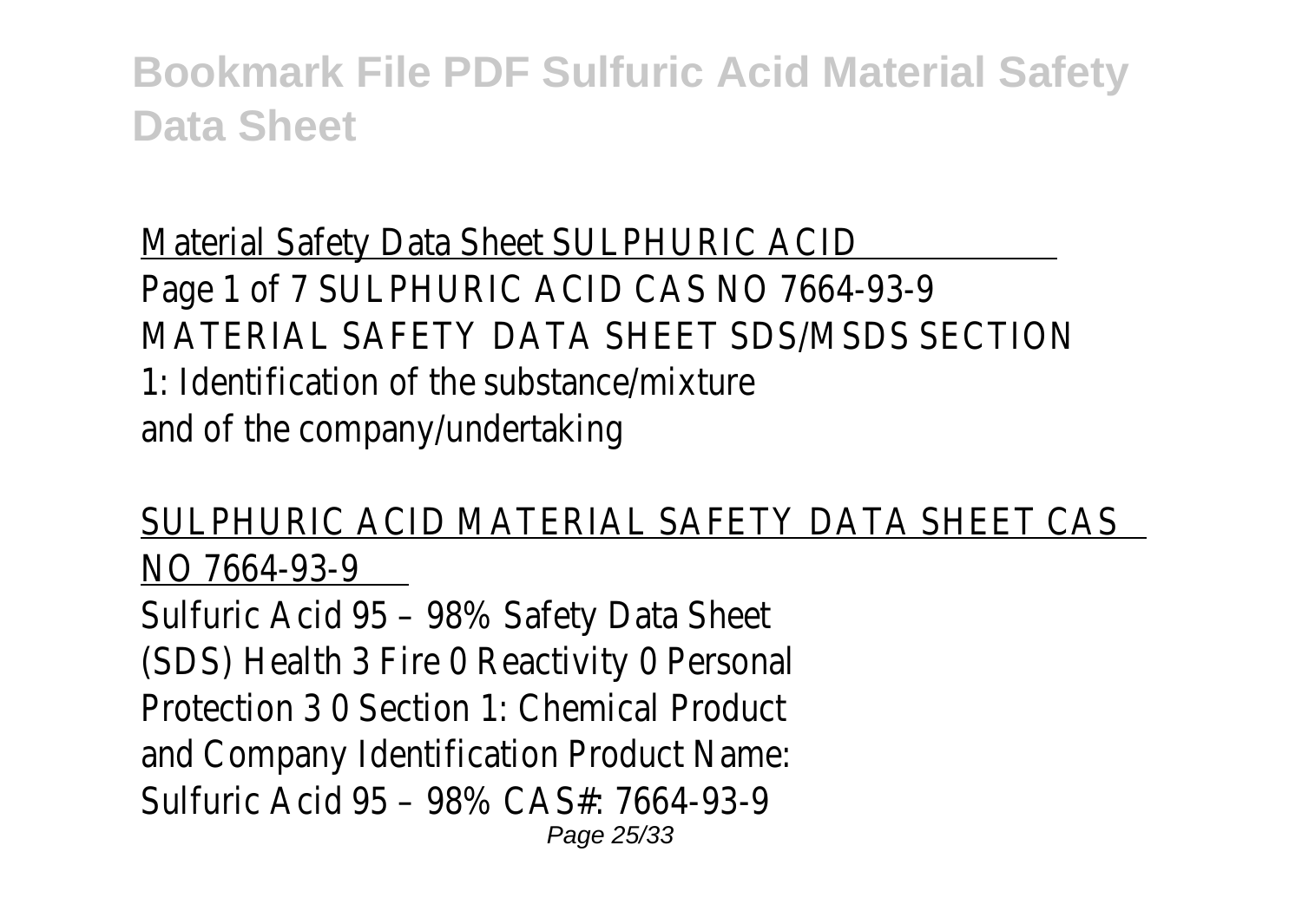Synonym: Oil of Vitriol; Sulfuric Acid Chemical Name: Hydrogen sulfate Chemical Formula: H2-SO4 Contact Information:

Sulfuric Acid 95 98% Safety Data Sheet (SDS) SAFETY DATA SHEET Creation Date 12-Nov-2010 Revision Date 06-Jul-2018 Revision Number 7 1. Identification Product Name Sulfuric Acid (Certified ACS Plus) Cat No. : A300-212; A300-225LB; A300-500; A300-612GAL; A300-700LB; A300C212; A300C212EA; A300P500; A300S212; A300S212EA; A300S500; A300SI212; Synonyms Hydrogen sulfate; Vitriol brown oil; Oil of vitriol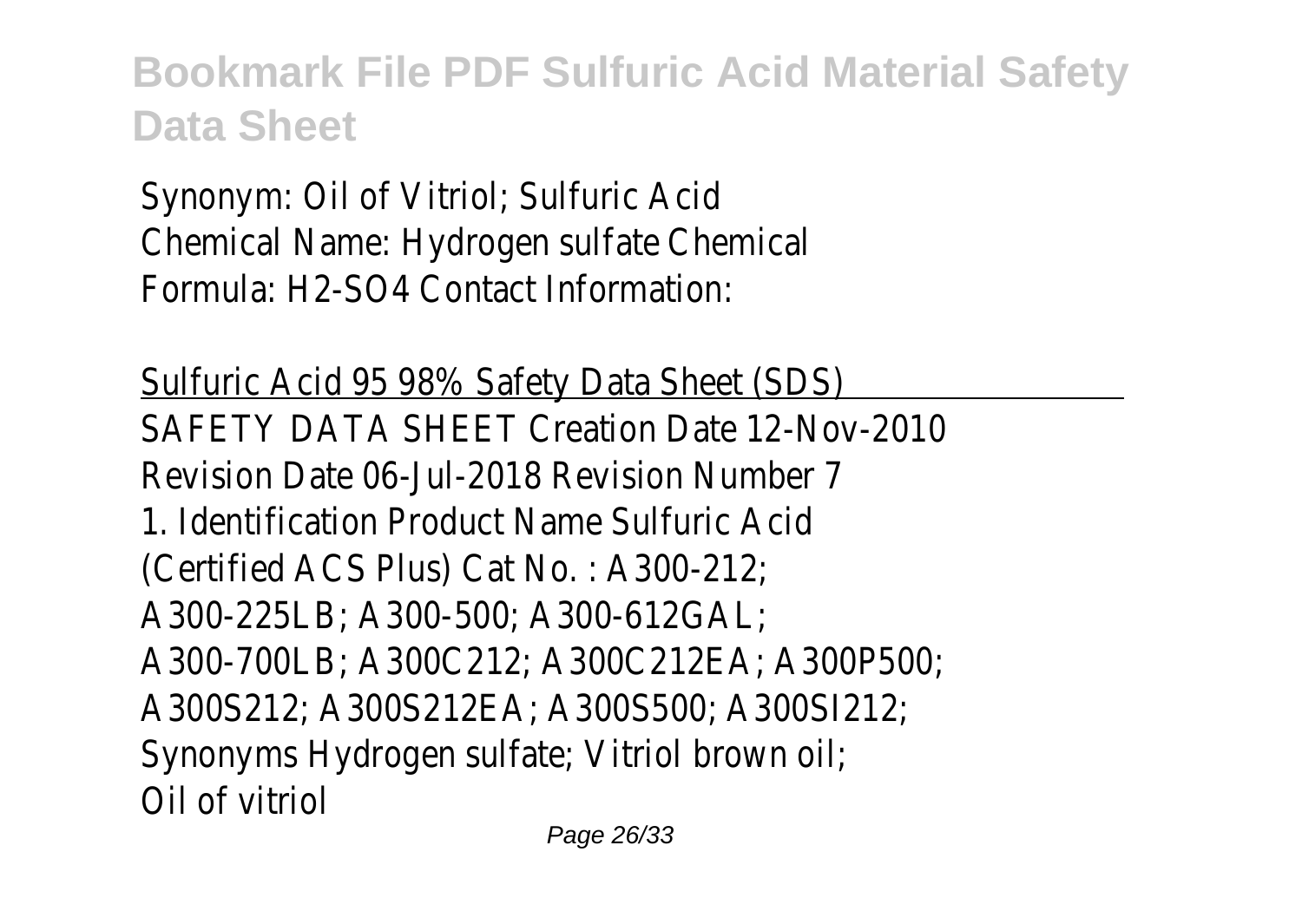#### SAFETY DATA SHEET - Fisher Scientific

Sulfuric acid exposed to air is rapidly taker up by water and produces white fumes. RISK Sulfuric acid is very irritating and corrosive to the skin, eyes, respiratory track and gastrointestinal track. Ingestion of sulfuric acid can burn the mouth and throat, and erode the stomach; death can occur. Direct eye contact can result in blindness.

Sulfuric acid | H2SO4 - PubChem SULFURIC ACID 7664-93-9 40 - 50% \* All Page 27/33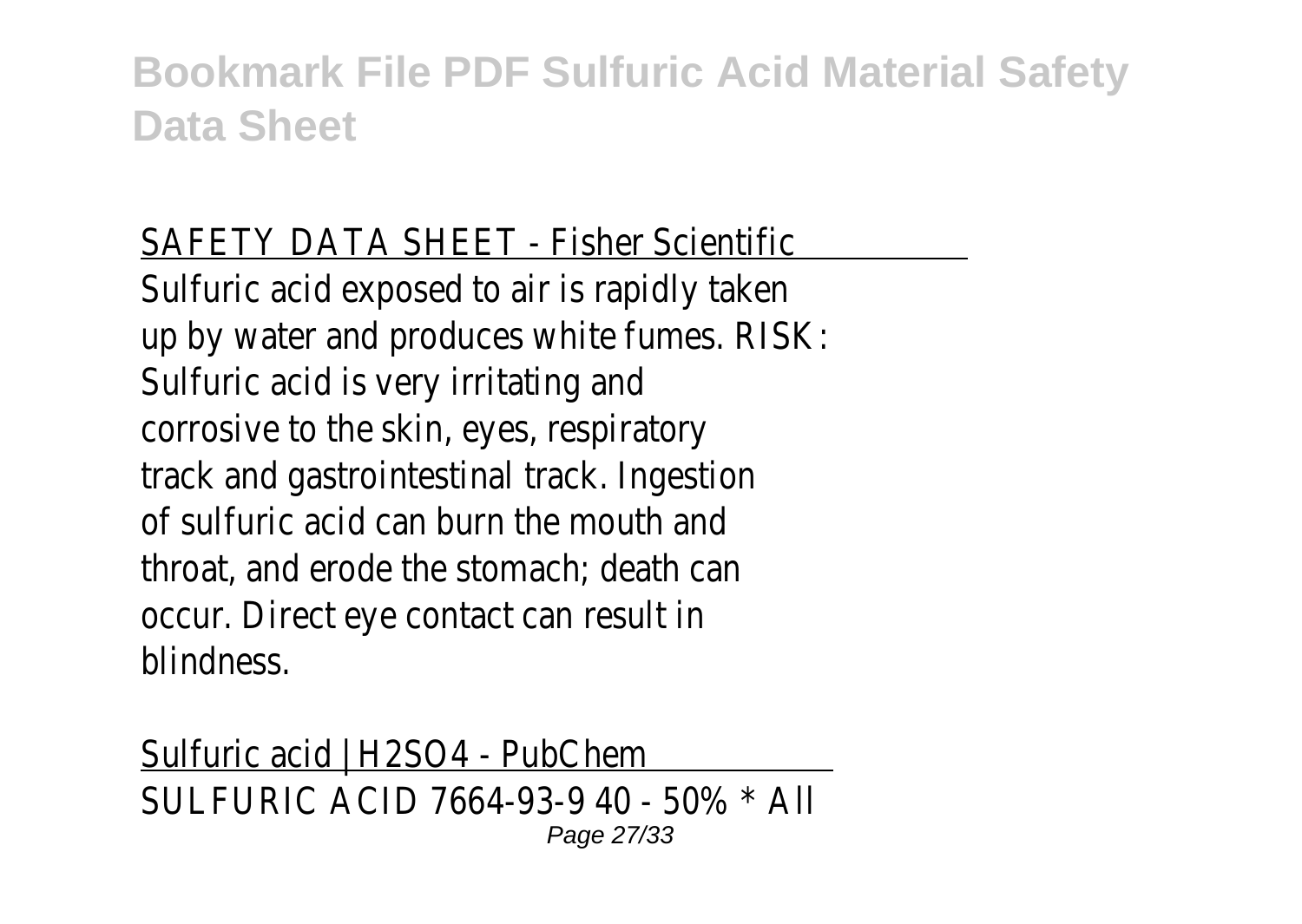concentrations are percent by weight unless ingredient is a gas. Gas concentrations are in percent by volume. 4.

#### SAFETY DATA SHEET

Sulfuric acid or sulphuric acid, also known as oil of vitriol, is a mineral acid composed of the elements sulfur, oxygen and hydrogen with molecular formula H2SO4. It is a colourless, odourless, and viscous liquid that is soluble in water and is synthesized in reactions that are highly exothermic. The acid's corrosiveness towards other materials can be mainly described due to its strong Page 28/33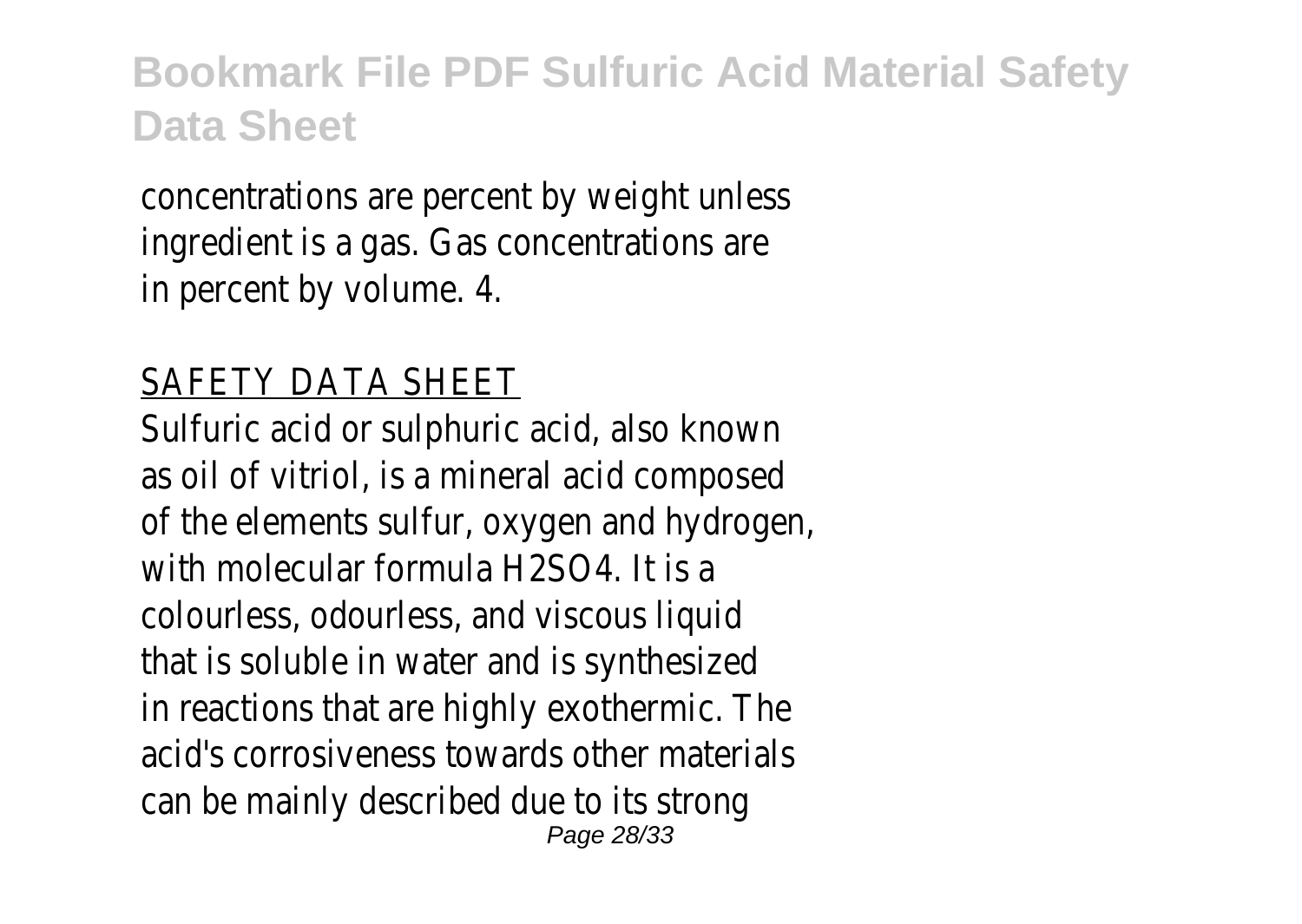acidic nature, and if at a high concentration its dehydrating alongside oxidizing properties. It is also hygr

Sulfuric acid - Wikipedia

Workers chronically exposed to sulfuric acid mists may show various lesions of the skin, tracheobronchitis, stomatitis, conjunctivitis, or gastritis. Occupational exposure to strong inorganic acid mists containing sulfuric acid is carcinogenic to humans. Section 4 - First Aid Measures

Material Safety Data Sheet Sulfuric acid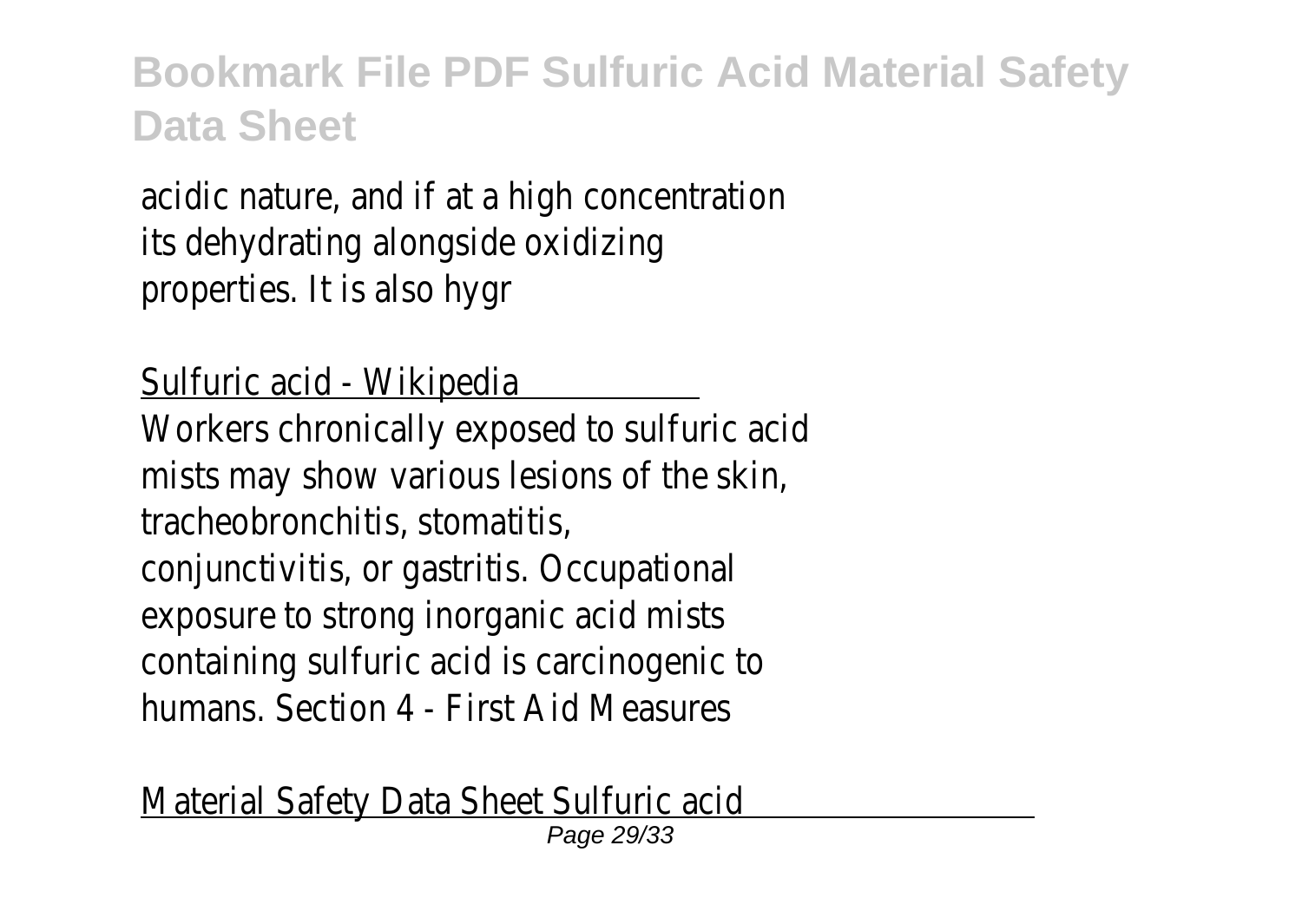#### 90-98%

Sulfuric acid (H 2 S0 4) is a corrosive substance, destructive to the skin, eyes teeth, and lungs. Severe exposure can result in death. Workers may be harmed from exposure to sulfuric acid. The level of exposure depends on dose, duration, and type of work being done.

#### Sulfuric Acid | NIOSH | CDC

Material Safety Data Sheet Sulfuric Acid 50% (w/w) Solution MSDS Section 1: Chemical Product and Company Identification Product Name: Sulfuric Acid 50% (w/w) Solution Page 30/33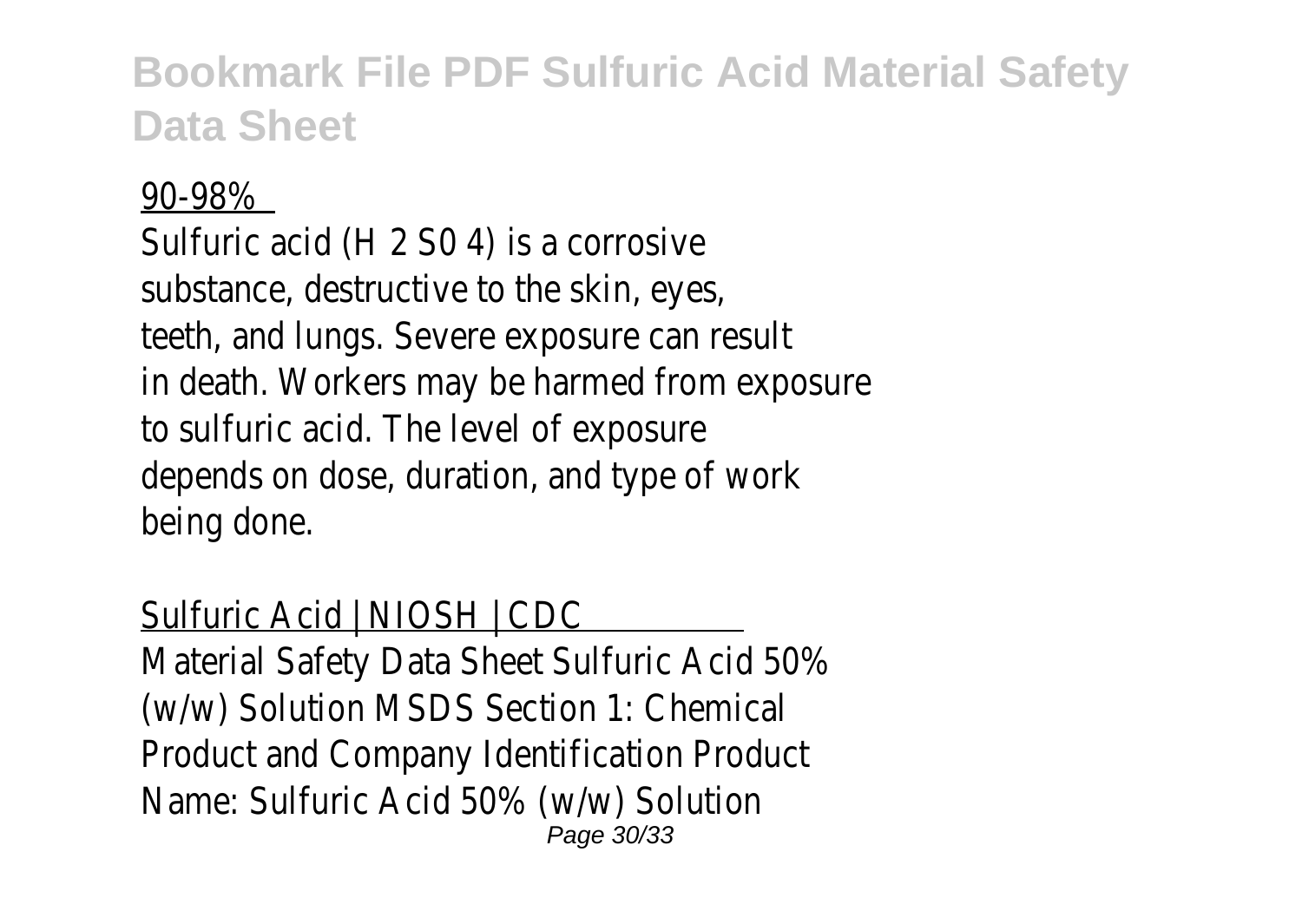Catalog Codes: SLS1573 CAS#: Mixture. RTECS: Not applicable. TSCA: TSCA 8(b) inventory: Sulfuric acid; Water CI#: Not applicable. Synonym: Sulfuric Acid, 50% (w/w) Solution

Material Safety Data Sheet - nrc.gov NIOSH: Pocket Guide to Chemical Hazards Material Type Value Sulfuric acid (CASTWA) mg/m3 7664-93-9) Biological limit values No biological exposure limits noted for the ingredient(s). Good general ventilation should be used. Ventilation rates should be matched to conditions.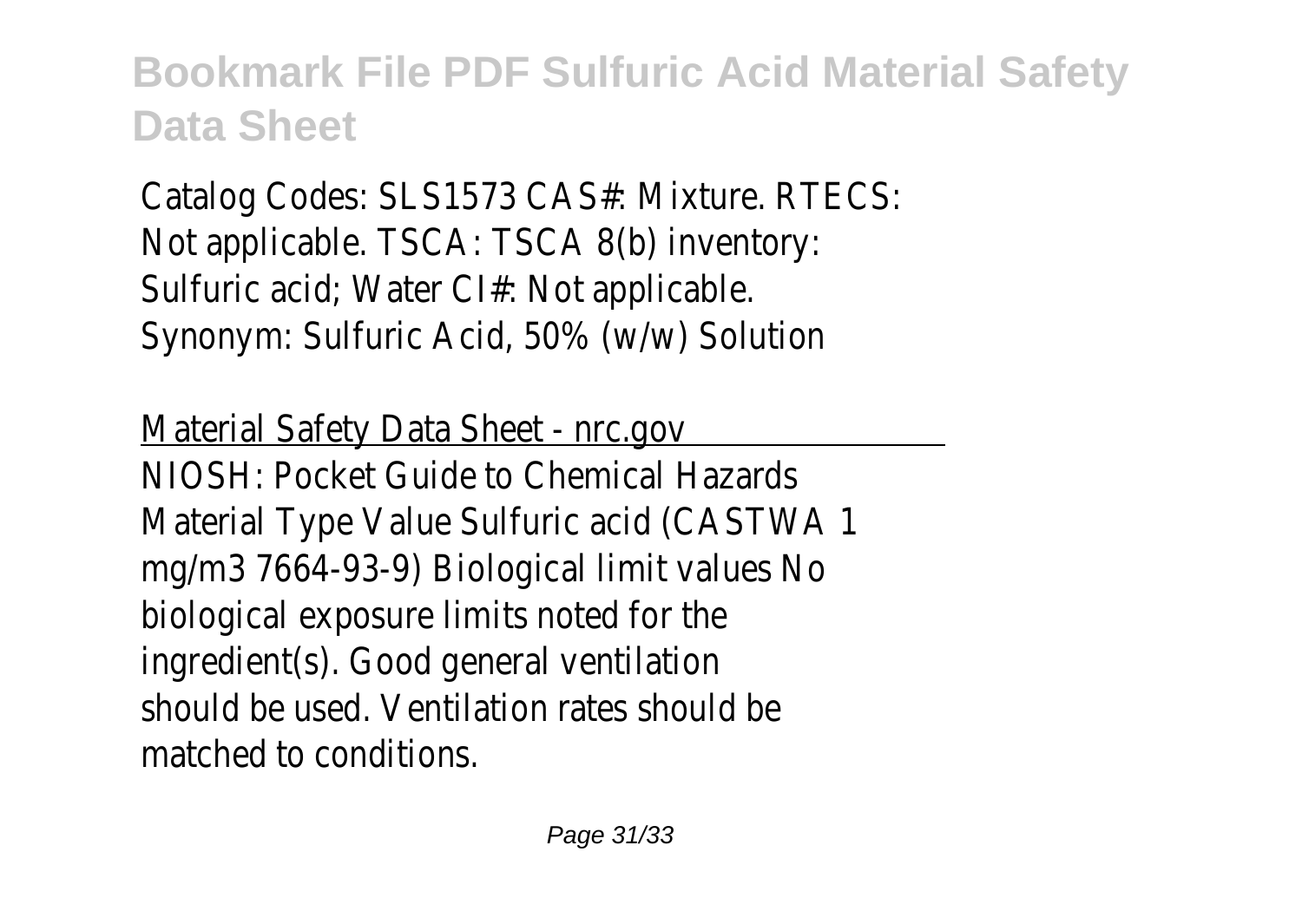#### SAFETY DATA SHEET - Lab Alley

Sulfuric acid (concentrated) is extremely hazardous in contact with carbides, bromates chlorates, fulminates, picrates, and powdered metals [Haz. Chem. Data 1966]. Allyl chloride may polymerize violently under conditions involving an acid catalyst, such as sulfuric acid [Ventrone 1971].

SULFURIC ACID | CAMEO Chemicals | NOAA Material Safety Data Sheet J. R. Simplot Company AgriBusiness Trade Name: Sulfuric Acid Desiccant M16021 Registration No: 8917-18 SECTION 1 CHEMICAL PRODUCT AND Page 32/33